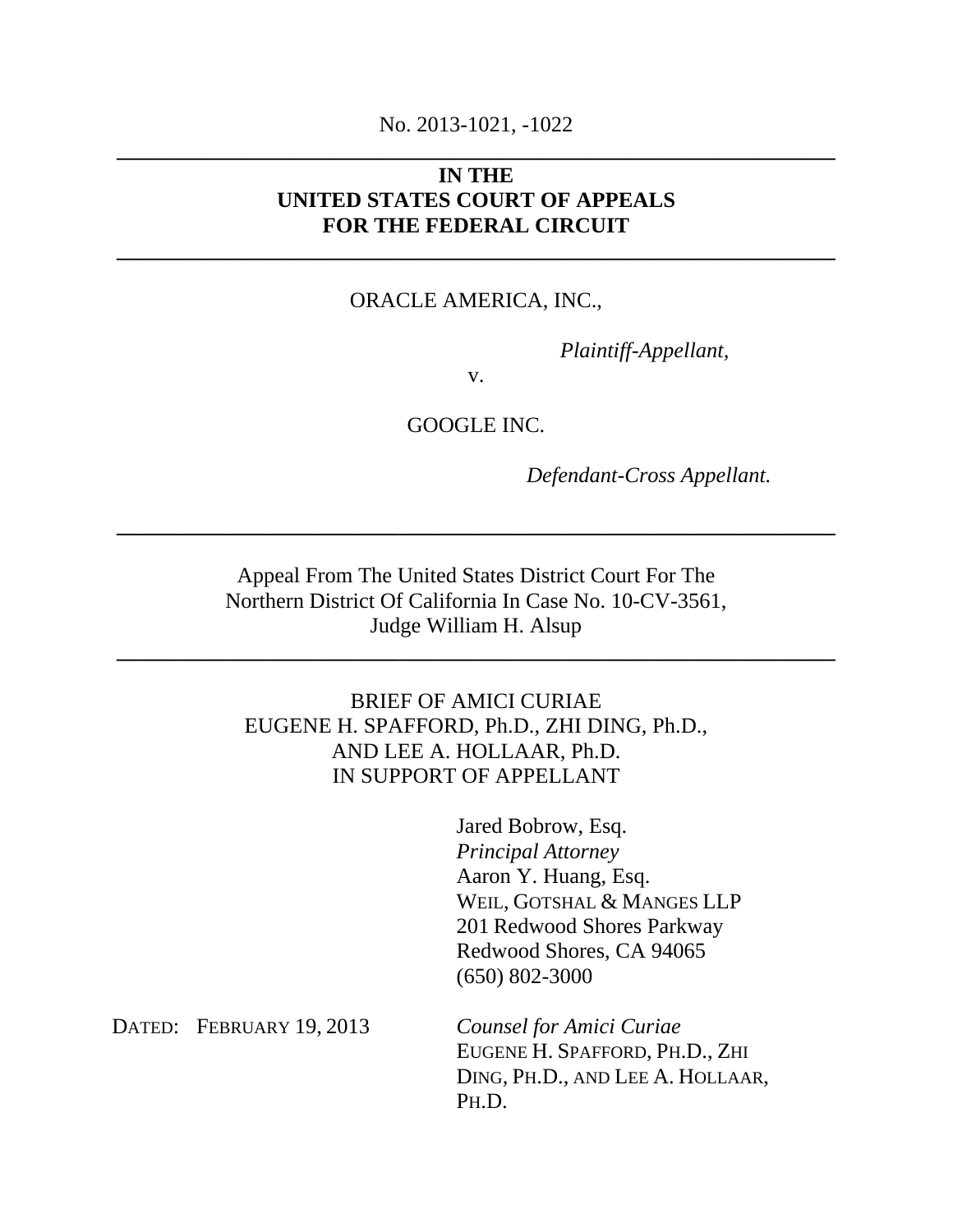# **CERTIFICATE OF INTEREST**

Counsel for amici curiae, Eugene H. Spafford, Ph.D., Zhi Ding, Ph.D.,

and Lee A. Hollaar, Ph.D., certifies the following:

1. The full name of every party represented by me is:

EUGENE H. SPAFFORD ZHI DING LEE A. HOLLAAR

2. The names of the real parties in interest (if the party named in the

caption is not the real party in interest) represented by me is:

NOT APPLICABLE.

3. All parent corporations and any publicly held companies that own

10% or more of the stock of the party represented by me are:

NOT APPLICABLE.

4. The names of all law firms and the partners or associates that

appeared for the parties now represented by me in the trial court or agency or are

expected to appear in this Court are:

Jared Bobrow Aaron Y. Huang WEIL, GOTSHAL & MANGES LLP

Dated: February 19, 2013 By: */s/ Jared Bobrow*

Jared Bobrow

WEIL, GOTSHAL & MANGES LLP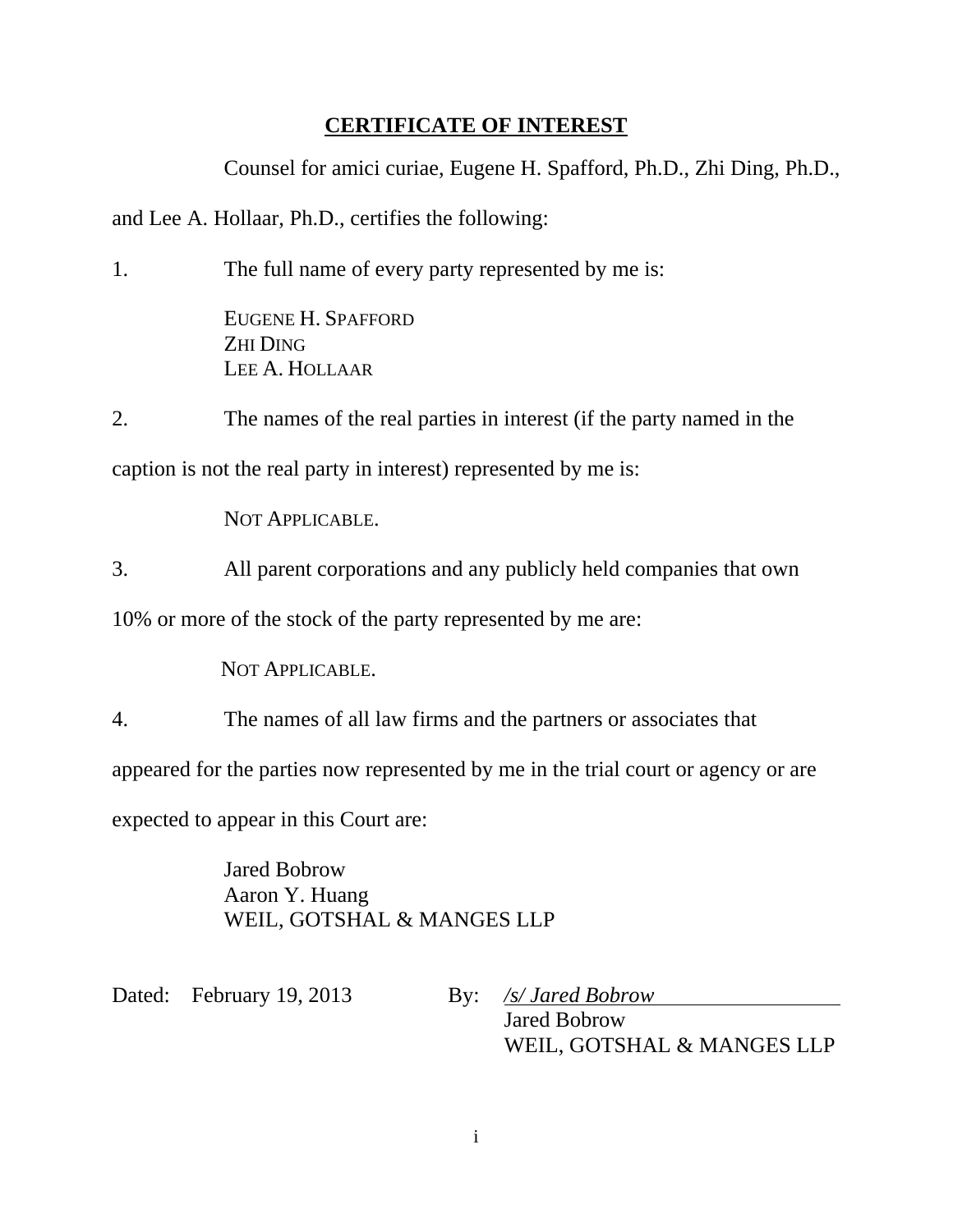# **TABLE OF CONTENTS**

| A.             |                                                              |     |
|----------------|--------------------------------------------------------------|-----|
|                | 1.                                                           |     |
|                | 2.                                                           |     |
| <b>B.</b>      |                                                              |     |
|                | An API can be expressed in innumerable different<br>1.       |     |
|                | The expression of an API is not dictated by its<br>2.        |     |
| $\mathbf{C}$ . |                                                              |     |
| D.             | <b>Copyright Protection Incentivizes Reliable and Secure</b> | .22 |
|                |                                                              | .24 |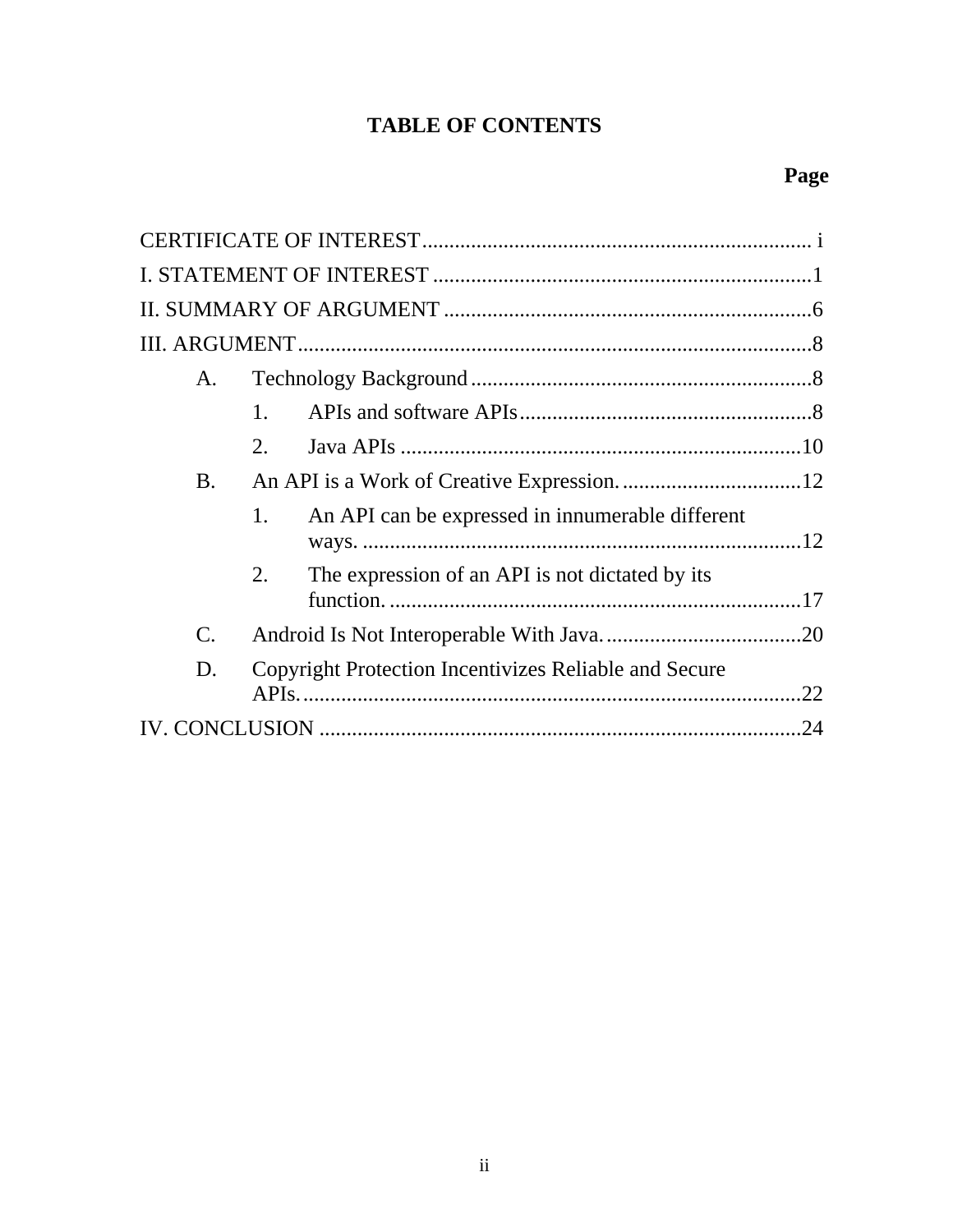# **TABLE OF AUTHORITIES**

# **Cases**

| Computer Assoc. Int'l, Inc. v. Altai, Inc., |  |
|---------------------------------------------|--|
|                                             |  |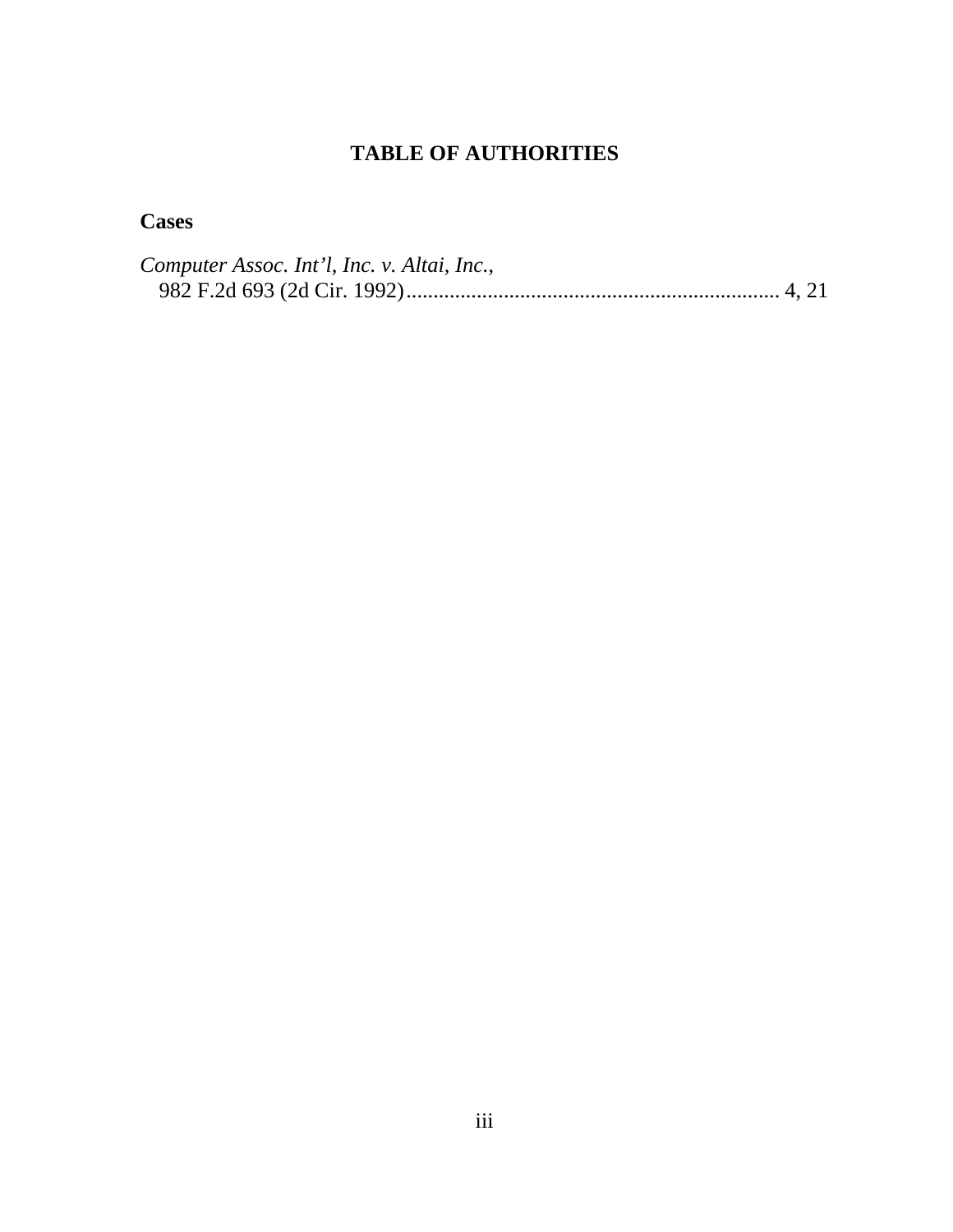**I.** 

#### **STATEMENT OF INTEREST**

Dr. Eugene H. Spafford is a Professor of Computer Science at Purdue University, where he has been employed since 1987, and the founder and Executive Director of the Center for Education and Research in Information Assurance and Security at Purdue. He has over 30 years of experience in both practice and research in the field of computing and computer science, including with the use of application programming interfaces ("APIs"). Over the past decade, he has served in an advisory or consulting capacity on issues in computing and information systems with several U.S. government agencies and their contractors, including the National Science Foundation, the Federal Bureau of Investigation, the Government Accountability Office, the National Security Agency, the U.S. Department of Justice, the U.S. Air Force, the U.S. Naval Academy, U.S. SPACECOM, the Department of Energy, and the Executive Office of the President. He has served on the President's Information Technology Advisory Committee and has testified before Congressional committees nine times. He is a Fellow of five major scientific and professional organizations involved with computing, the Association for Computing Machinery, American Academy for the Advancement of Science (AAAS), Institute of Electrical and Electronic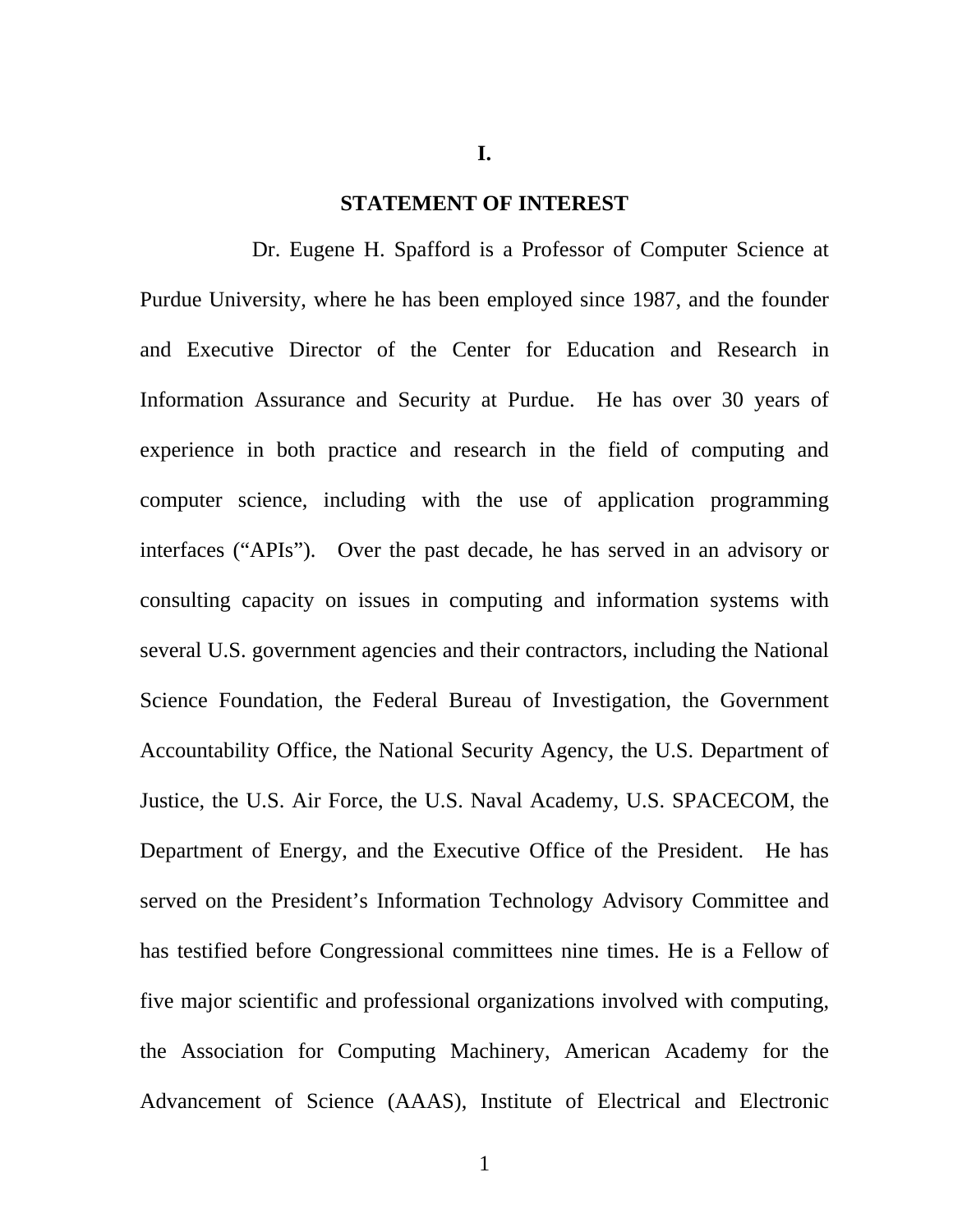Engineers ("IEEE"), International Information Systems Security Certifications Consortium, and Information Systems Security Association.

Dr. Spafford has published and spoken extensively about software engineering, information security, and professional ethics, and he has served on the editorial boards of several major journals of computer science. He was affiliated with the Software Engineering Research Center, a NSF University-Industry Cooperative Research Center located at Purdue. His current research is directed towards the architecture, construction, and public policy of secure information systems. He has been writing computer programs since 1972, including computer security programs that have been used internationally by government agencies and companies, and his programming experience includes Java and other programming languages. He also has taught undergraduate and graduate courses involving software engineering, information system security, and many programming languages.

Dr. Zhi Ding is a Professor of Electrical and Computer Engineering and the Child Family Professor of Engineering and Entrepreneurship at the University of California, Davis. He has over 25 years of experience in both practice and research in the field of electronic and electrical engineering, including with the use of APIs. He received his Ph.D.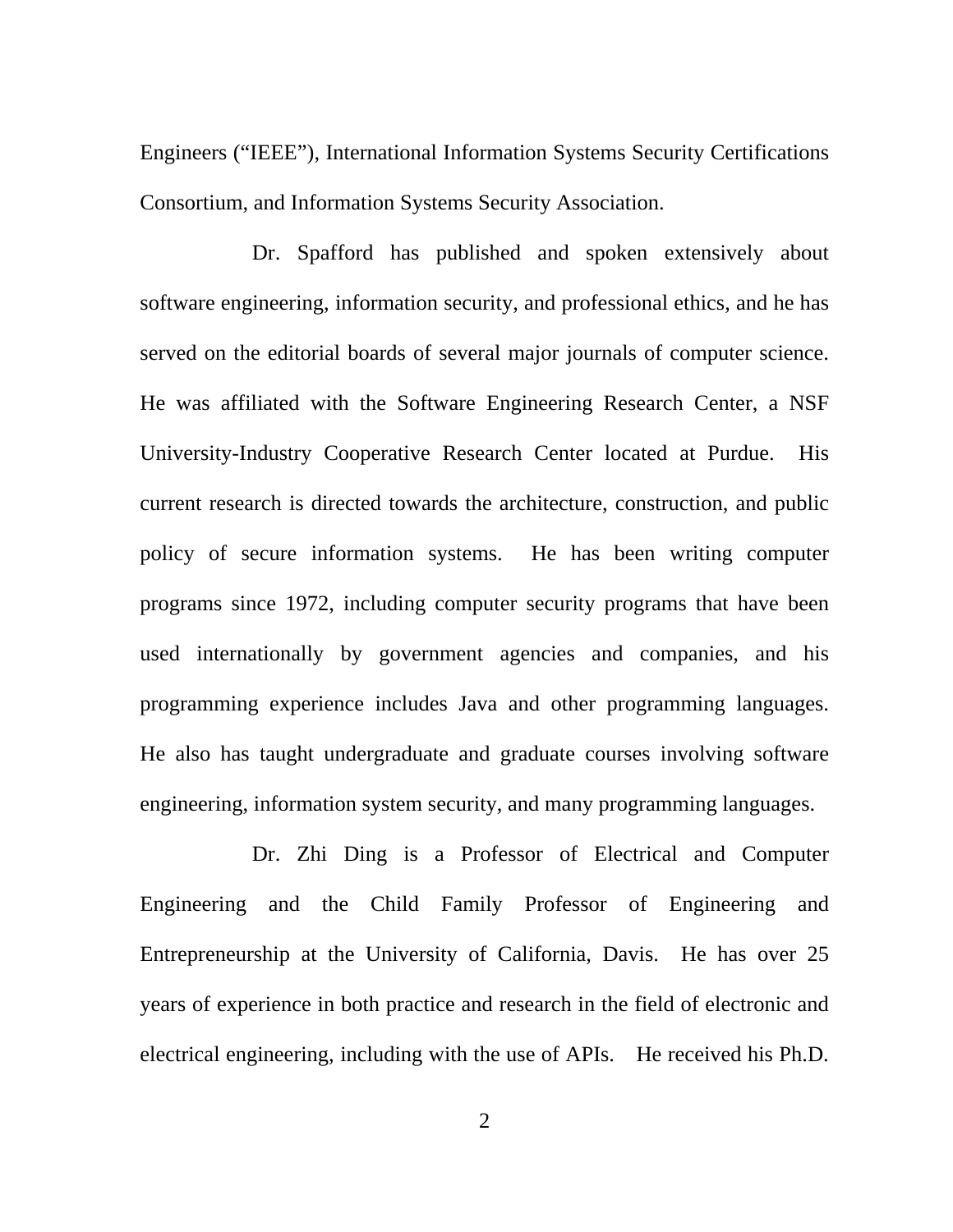degree in Electrical Engineering from Cornell University in 1990. He was a faculty member of Auburn University and the University of Iowa, and he has held visiting positions at Australian National University, Hong Kong University of Science and Technology, NASA Research Center (Cleveland, Ohio), and USAF Wright Laboratory.

Dr. Ding has published extensively about electrical engineering, and his research focuses on communications and systems. Dr. Ding is a coauthor of the popular engineering textbook *Modern Digital and Analog Communication Systems* (4th ed.). Dr. Ding is a Fellow of the IEEE, and he has served on the technical committees of several workshops and conferences. He was the Technical Program Chair of the 2006 IEEE Global Telecommunication Conference. Dr. Ding's research includes active collaborations with researchers from several countries, including Australia, China, Japan, Canada, Taiwan, Korea, Singapore, and Hong Kong.

Dr. Lee A. Hollaar is a Professor of Computer Science at the School of Computing at the University of Utah, where he teaches courses in computer and intellectual property law and computer systems and networking. He has been programming computers since 1964 and designing computer hardware since 1969. He received his B.S. degree in electrical engineering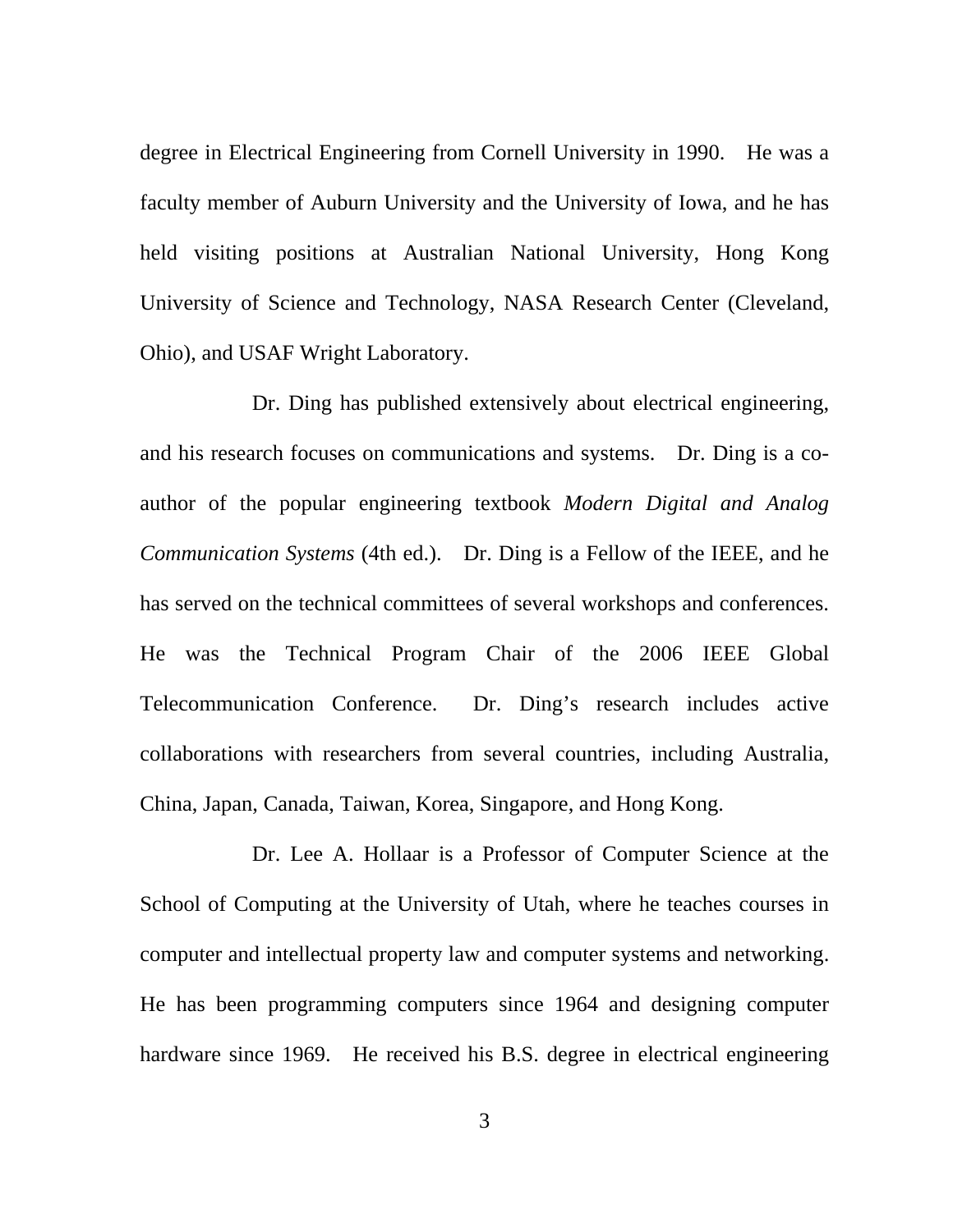from the Illinois Institute of Technology in 1969 and his Ph.D. in computer science from the University of Illinois at Urbana-Champaign in 1975. Dr. Hollaar was a Fellow with the Senate Committee on the Judiciary and technical advisor to its chair, Senator Hatch, and a visiting scholar with Judge Randall R. Rader at the Court of Appeals for the Federal Circuit. During his time with the Senate, he helped the Judiciary Committee with the No Electronic Theft Act and Digital Millennium Copyright Act, as well as a number of other bills. He has been a Special Master in a number of software copyright cases in the Federal District Courts for the Eastern District of Michigan and the District of Puerto Rico, where he offered opinions and made recommendations on the scope of copyright protection in software and whether there was infringement.

In 1997, he submitted one of the first amicus briefs discussing how the *Computer Associates v. Altai* test should be applied, a brief cited with approval by Circuit Judge Jon O. Newman in his law review article *New Lyrics For An Old Melody: The Idea/Expression Dichotomy In The Computer Age*, 17 Cardozo Arts & Ent. L.J. 691 (1999). His amicus brief to the Supreme Court in *MGM v. Grokster* provided the inducement theory that became the basis of the Court's unanimous decision. Dr. Hollaar is the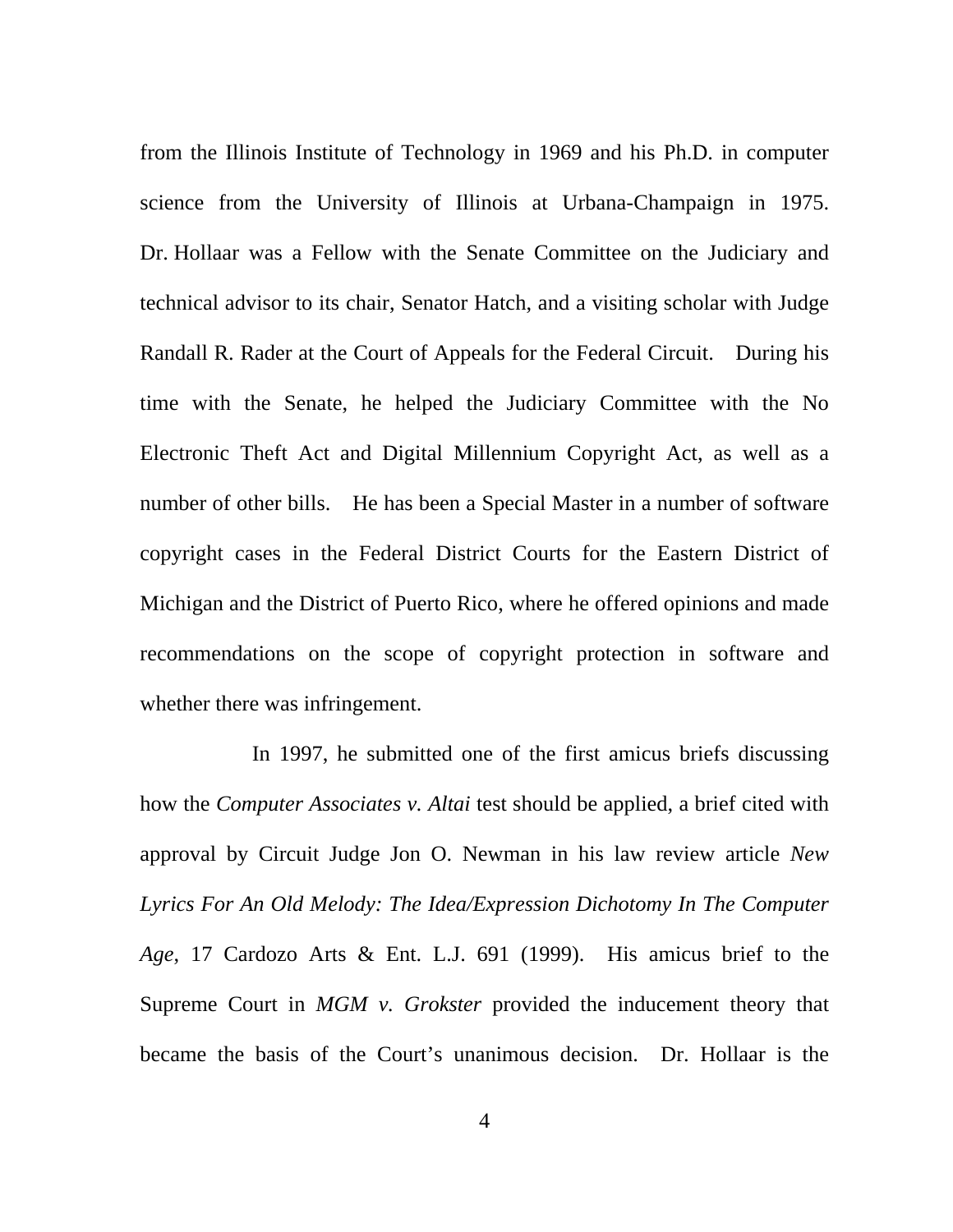author of *Legal Protection of Digital Information* (2002), which discusses the copyright protection of computer software and, in particular, the application of the abstraction-filtration-comparison test. He is presently creating an online course on intellectual property law for computer scientists and engineers based on his book.

Drs. Spafford, Ding, and Hollaar's interest in this appeal is to improve the intellectual property laws of the United States. A robust and balanced intellectual property regime promotes innovation, reliability, and security in software and information systems, and this brief explains why copyright in the area of APIs protects creative expression and helps promote interoperability, reliability, and security in information systems. They have no interest in any party to this litigation or stake in the outcome of this appeal.

Drs. Spafford, Ding, and Hollaar submit this *amici curiae* brief with the consent of all parties, who have stipulated their consent for all *amici* to file their briefs.

No party's counsel authored this brief in whole or in part. No party or party's counsel contributed money that was intended to fund preparing or submitting this brief. No person, other than the *amici* or their

 $\sim$  5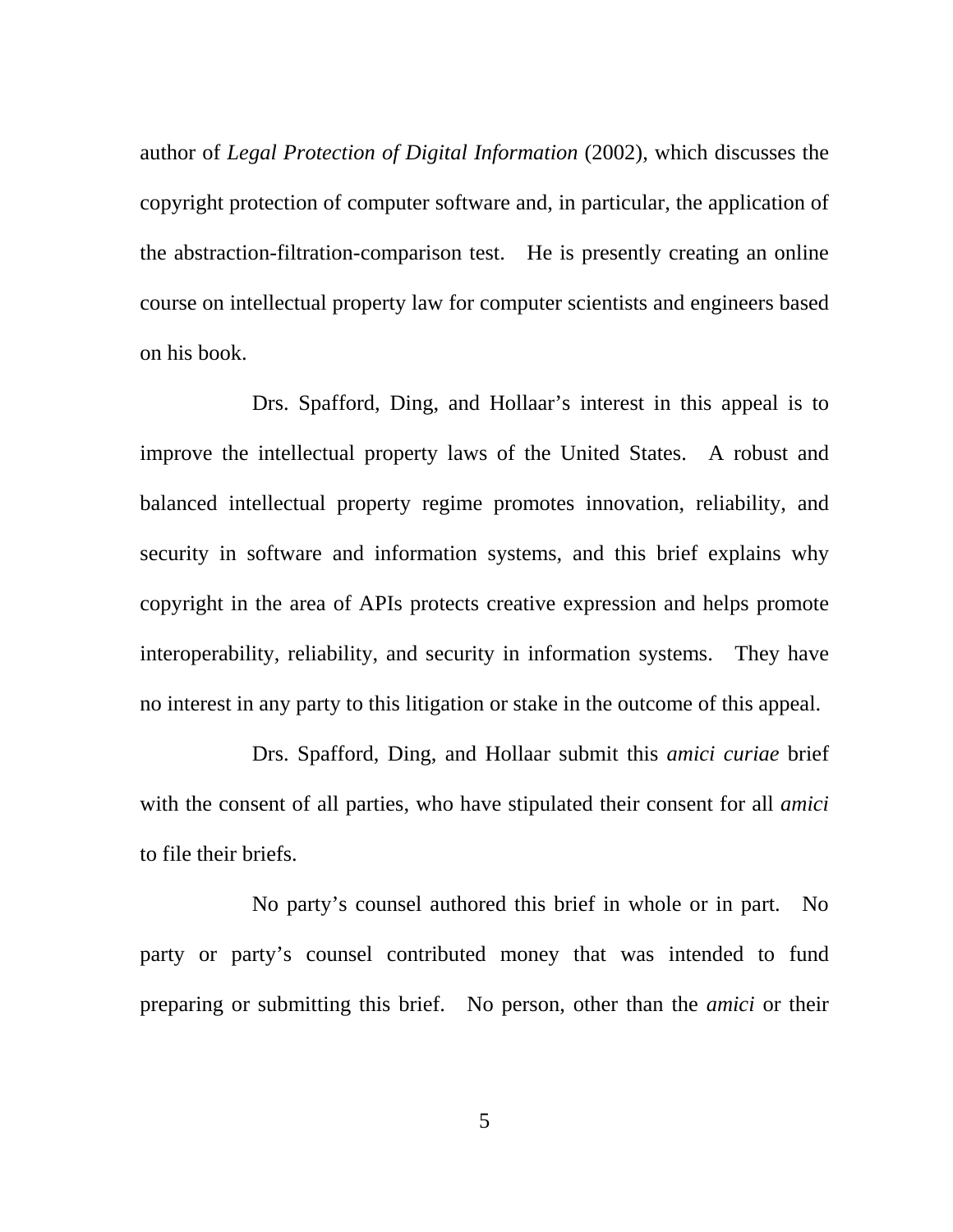counsel, contributed money that was intended to fund preparing or submitting this brief.

### **II.**

### **SUMMARY OF ARGUMENT**

At stake in this appeal is whether, and to what extent, software code constituting a type of work known as an application programming interface ("API")—and specifically, an API for the Java programming language—is a work of creative expression, such that it may be entitled to copyright protection. As professors and researchers in computer science, we have created, used, and taught others about software APIs—including in the software that we have written, the research that we have overseen, the companies and government agencies that we have advised, and the courses that we have taught. Based on our research and experience from over three decades in computer science, computational algorithm research and development, and the software industry, software APIs are widely used throughout modern, complex information systems. The public policy and legal treatment of APIs is therefore of great academic and practical interest to us and others in the computer science, computer engineering, systems engineering, and software engineering communities.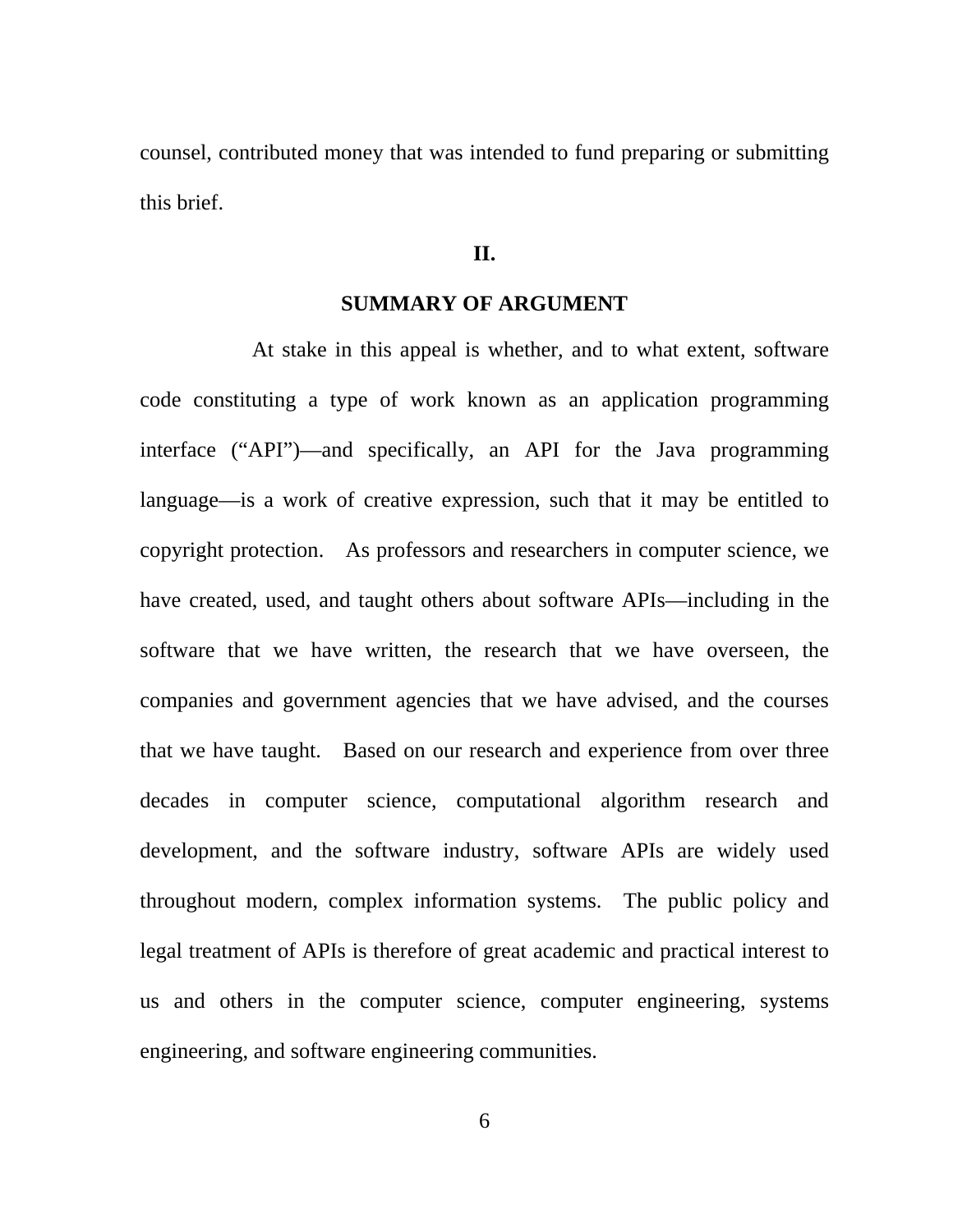We submit this brief to draw the Court's attention to, and correct what appears to be, the district court's fundamentally erroneous understanding of the creativity underlying APIs. We do not address the district court's legal reasoning, but we do observe that its holding appears predicated on assumptions that there is only one or a few limited ways to express an API and that expression is dictated by a set of pre-determined functions. Those, assumptions however, are mistaken: for any given problem or use case, an API can be structured and expressed in a vast variety of ways, and that variety reflects the creative choices and subjective judgments of its author. In other words, contrary to the district court's opinion, a huge number and variety of APIs may be written to accomplish the same purpose, and the differences among those APIs are determined by each designer's creativity, experience, and personal preference, and only somewhat, if at all, by any requirements of functionality.

The specific API at issue in this case, a software API written in the computer programming language known as "Java," provides a good example of the creative expression inherent in an API: authoring the design of a Java API requires significant creativity and involves many subjective choices not dictated by function—perhaps more than is required for authoring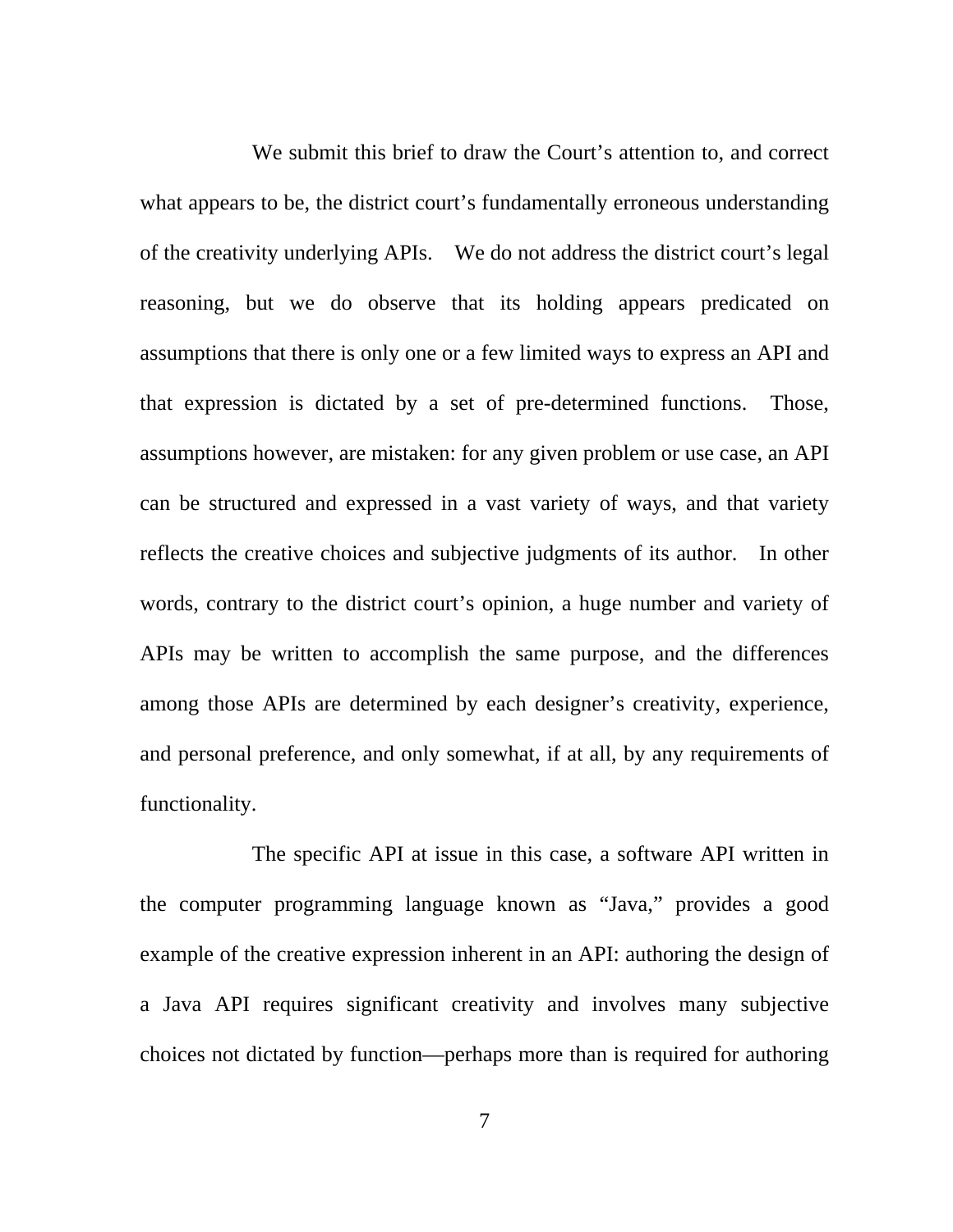the code that implements that design. Because of the central role that welldesigned APIs play in modern information systems, it is important that the law recognize and protect the creativity they embody. The incentive to develop robust APIs for integrated and interoperable—and, ultimately, reliable and secure—systems depends on it.

#### **III.**

#### **ARGUMENT**

### **A. Technology Background**

### **1. APIs and software APIs**

To assist the Court in understanding the broader context of the present case, and the potential scope of the district court decision's impact, we have provided the following summary of software APIs and APIs generally.

An "application programming interface" (API) is a protocol used to interact with a system. There are many types of APIs that are used to describe and enable interactions in various types of applications. APIs can vary greatly in size, complexity, and form. The term "API" may also be used loosely to refer to the documentation describing the API's specification.

A "software API" is a type of API used in computing. A software API provides an interface that allows a user, computer, or piece of software to communicate with another piece of software. A software API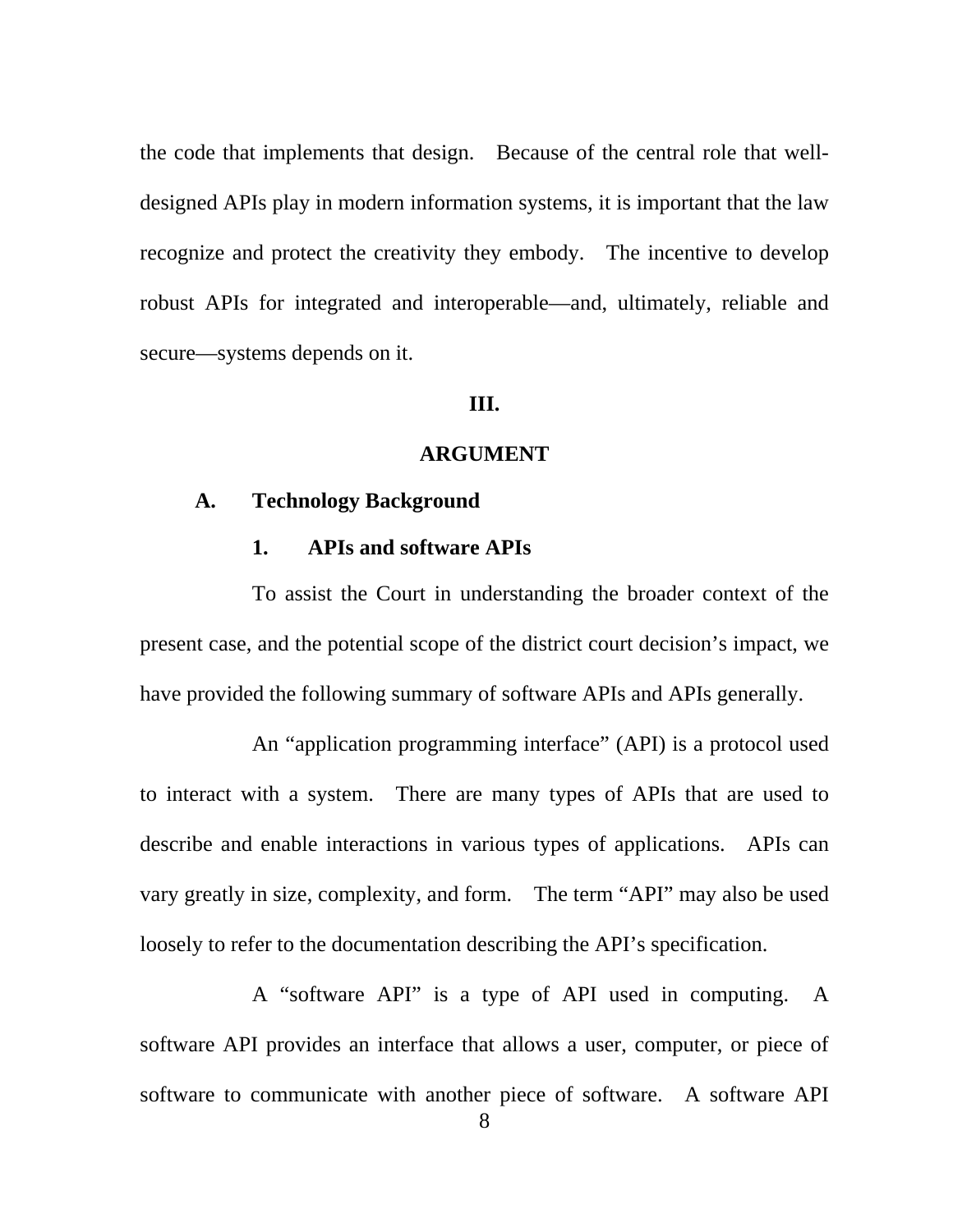prescribes the expected behavior or set of rules that the software embodies, as well as the format and nature of data communicated with that software in any interaction. For example, a software API may describe what routines, data, and variables are available in the software; it may describe the inputs, outputs, exceptions, and types of data used by the routines, along with their precision.

An API thus consists of two different types of source code: a design that prescribes the expected behavior and structure of the API; and an implementation that performs the design. A single software API may have one or more implementations, in the form of one or more software libraries that each implement the same functional API. Usually, the API is designed along with the rest of the software in an iterative fashion, and then the API is packaged and documented for others to use. An API may also have no implementation, in the case of an abstract API used in design or documentation.

By analogy, an API is similar to a blueprint. The blueprint may represent the design of a large structure, and may specify the building materials, clearances and dimensions, placement of utilities, and methods of entry and egress. The blueprint will incorporate features designed to meet the requirements of building codes, the strengths of the materials, and the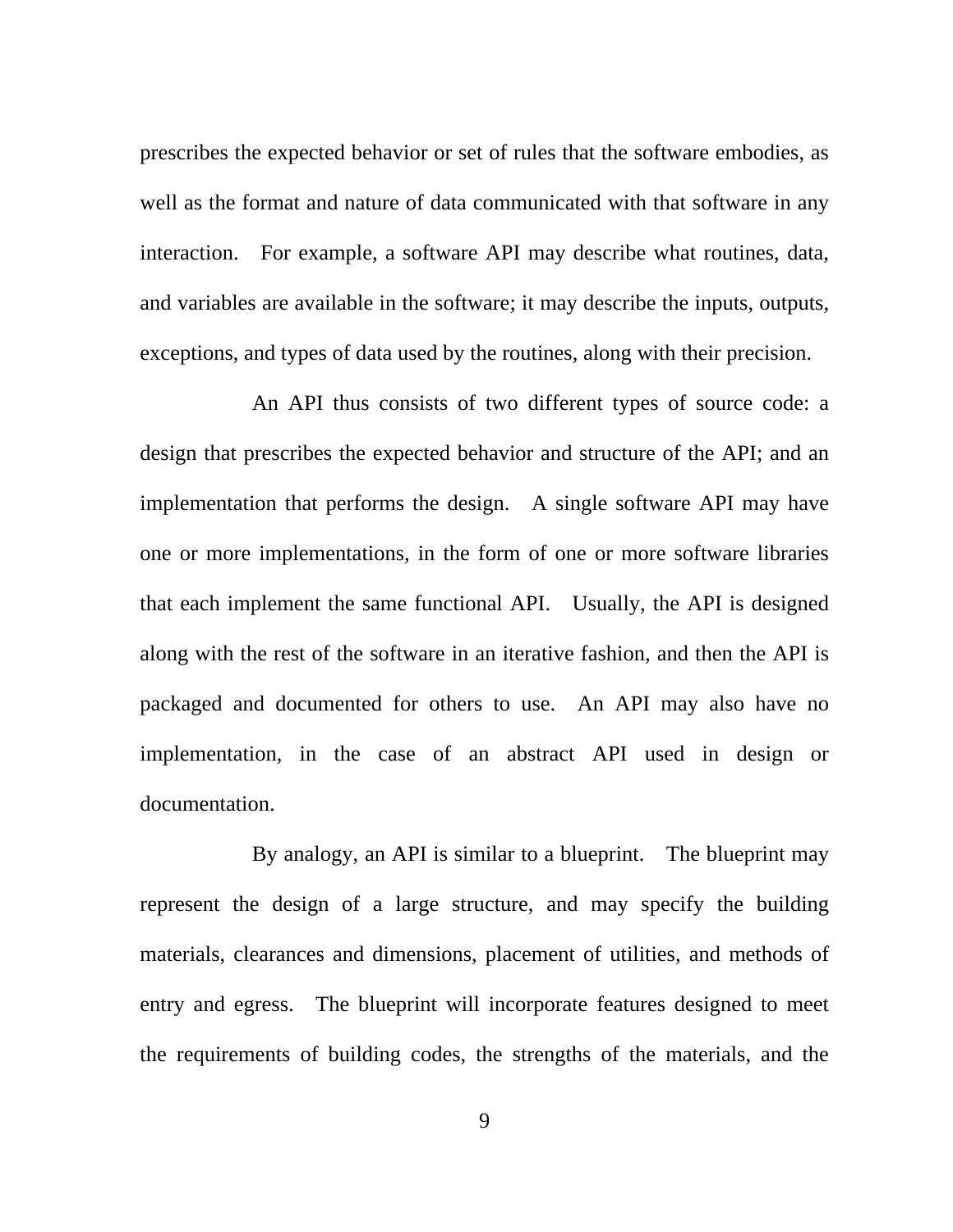capacities of other items not explicitly listed on the blueprint, such as wiring chases that may be used for a security system. There are uncountable designs possible because architects may make many subjective choices to address the many requirements. The blueprint is therefore the creative expression of a unique design that is the product of the architect's many choices.

### **2. Java APIs**

 $\overline{a}$ 

The software API for a computer programming language can describe the syntax, functions, variables, and data structures that a program written in that language may use. The software API for a particular computer programming language therefore prescribes the methods by which a user may interact with, structure, and handle data, exceptions, and the functions available to software in that programming language.

The software API at issue in this case is for one such programming language, named "Java." The Java programming language allows a user to organize data and functions into a hierarchy of nested and interrelated structures called "objects." A Java API describes the objects,

<sup>&</sup>lt;sup>1</sup> There are several general forms of computer languages, and not all of them use the "objects," "classes," and "methods" described here as abstract representations for structure and definition. Those that do use these abstractions are known as "object-oriented" languages. Java is one such object-oriented language.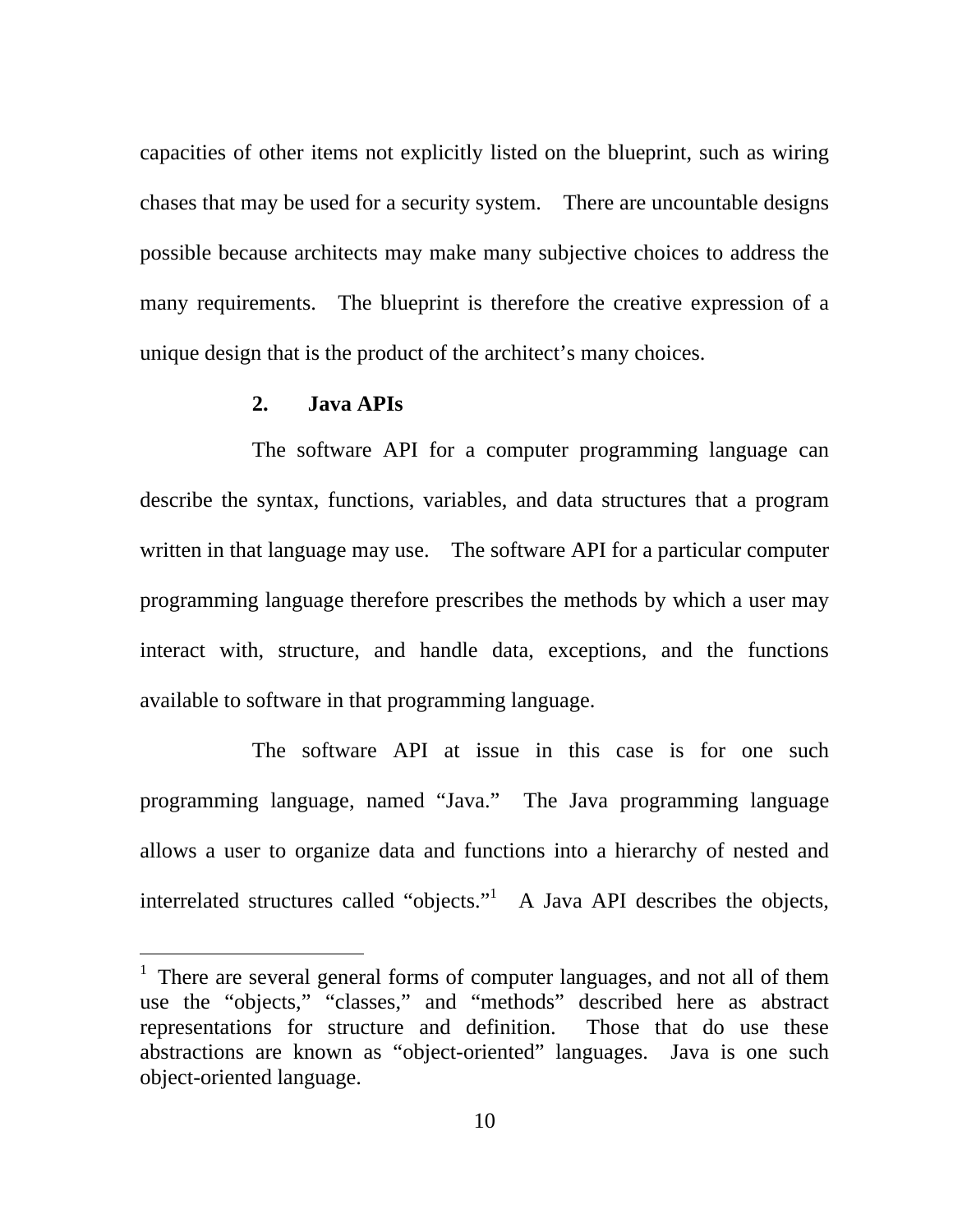their relationships to each other, and methods by which a program written in the Java language may interact with and control them. To accomplish this, a Java API defines a set of "classes," with each class definition prescribing a set of controls and data, such as "variables" and "methods,"<sup>2</sup> associated with that class. Each method may in turn have none or any combination of different inputs, known as "parameters"; outputs, known as "return values"; and values returned and/or actions taken in cases of error, known as "exceptions." The classes are organized into "packages"; the packages are organized into "libraries." A Java API may also contain "interfaces" and "fields" that may be used to share variables, methods, and data across otherwise unrelated classes.

The class definitions therefore may prescribe an array of possible inter-class relationships. By way of a simplified example, a Java API could be created to draw graphics on a screen. Such an API could be implemented using a "DrawScreen" library. The "DrawScreen" library may contain separate packages for "Foreground" and "Background." The "Foreground"

 $\overline{a}$ 

<sup>&</sup>lt;sup>2</sup> "Method," as used in this brief, is a term of art for the Java programming language that means a portion of code that performs an operation. A method implements the behavior of an object. The use of the term "method" in this brief is limited to this technological meaning, and is not intended to be conflated with the district court's use of the legal term "method of operation."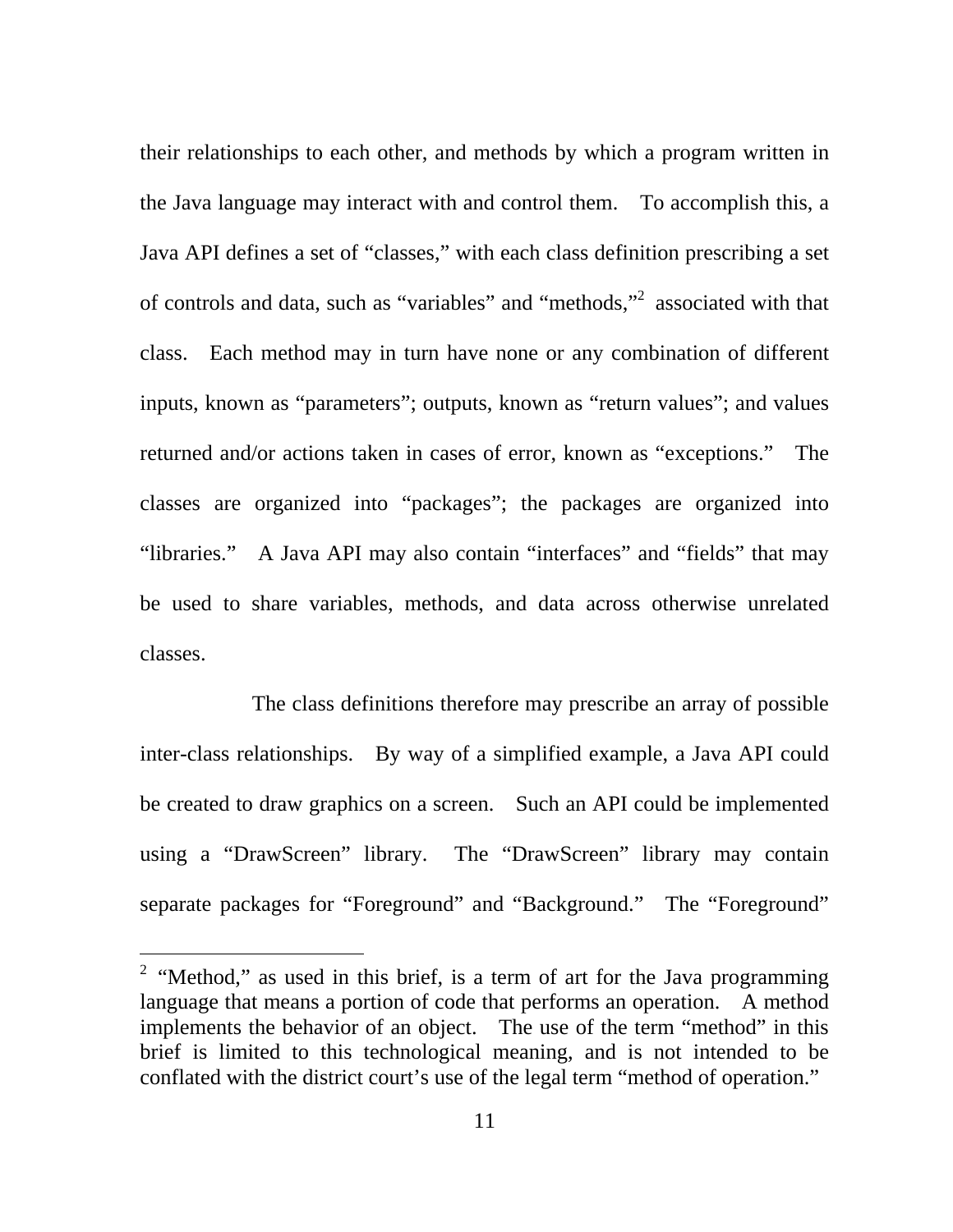package may contain classes for "Polygon," "Text," and "Photo." The "Polygon" class may have subclasses for "Ellipse" and "Rectangle." The "Ellipse" class could in turn have methods for "DrawCircle" and "DrawEllipse." At the same time, there may be an interface "FillColor," containing methods that the unrelated "Polygon" and "Background" classes may implement.<sup>3</sup>

The specific example at issue in this case is the software API implemented by the "core" software libraries that are packaged and distributed along with the Java programming language. This API discloses what packages, classes, methods, and variables are contained in the libraries, their organization and relationships, how to use them, and their expected behavior.

### **B. An API is a Work of Creative Expression.**

-

### **1. An API can be expressed in innumerable different ways.**

Because there are an extremely large number of ways in which an API may be designed to solve a problem or use case, the specific design and

 $3$  The names used here are of course examples only. The author of an API may create any name for the variables, methods, classes, and packages, and is not constrained by its function. Using a name such as "XX03A1" would work as well as "Polygon," but would be less mnemonic for programmers.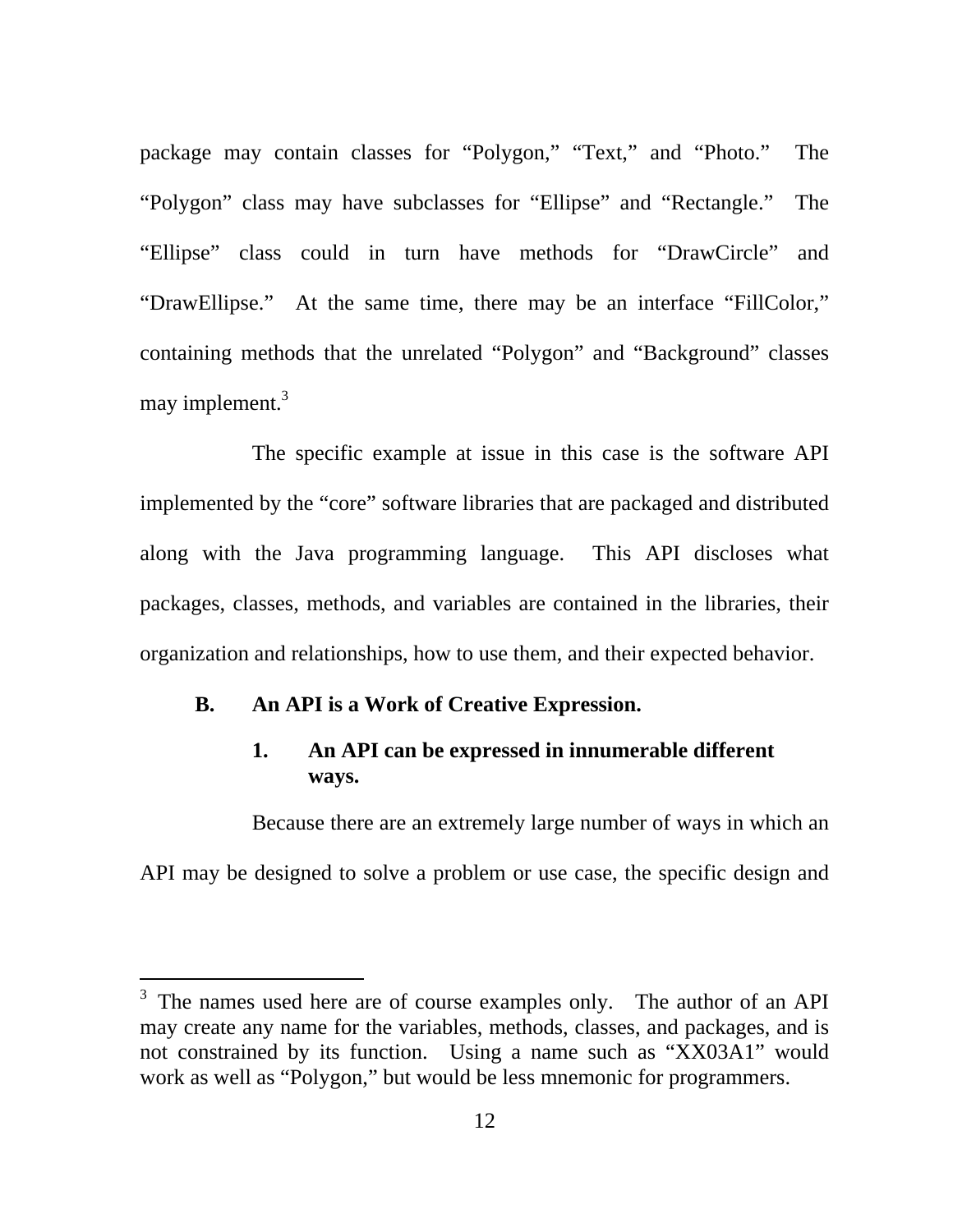structure of an API is a work that expresses the creative choices of the author rather than solely functional requirements.

The flexibility and variability provided by the method, class, and package definitions in a Java API serve as a perfect example of the nearly limitless possible behaviors, combinations, and relationships in an API's design. The author of a Java API must come up with what methods, variables, classes, packages, fields, and interfaces to include. She must then define how each of those elements behave, how they relate to one another, and how they may be used, such as which classes will inherit from which others, and what methods and data to expose to what other classes. These iterative design choices—of selection and definition—exist at each and every level of a Java API, including not only the parameters in a method declaration, but also the class, package, interface, field, and so forth. For example, the author must decide what each class, field, and package represents and what problems/use cases it should solve.

Using the simplified graphics drawing example provided above, a software API for drawing shapes may be designed in many different ways. Figure 1 below shows one possibility, in which a "Polygon" class contains three separate methods for drawing each of three separate shapes: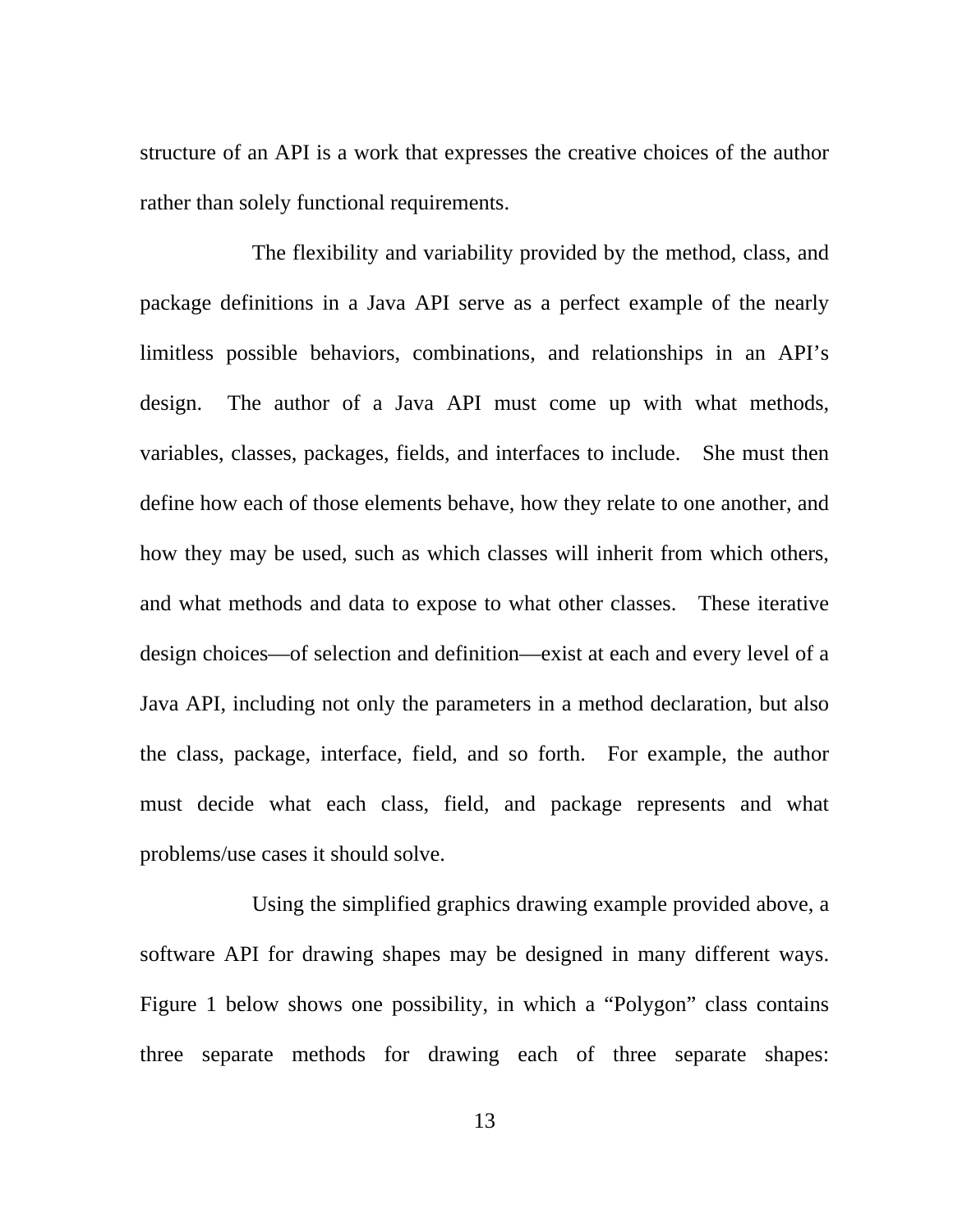"drawCircle," which takes as inputs the coordinates of the center of the circle and the length of the radius; "drawEllipse," which takes the coordinates of the center, the length of the major axis, and the length of the minor axis; and "drawSquare," which takes the coordinates of the center of the square and the length of a side.

| Function    | Inputs                                      | Output |
|-------------|---------------------------------------------|--------|
| drawCircle  | x,y coordinates<br>radius                   |        |
| drawEllipse | x,y coordinates<br>major axis<br>minor axis |        |
| drawSquare  | x,y coordinates<br>length of a side         |        |

|  | <b>Figure</b> |  |
|--|---------------|--|
|--|---------------|--|

However, these functions are not pre-determined, as the designer may instead choose to design the "Polygon" class differently. As shown in Figure 2 below, instead of a separate "drawCircle" method, the API may only include the "drawEllipse" function. This approach may be more difficult to use and implement, because the user must be sure to input equal values for the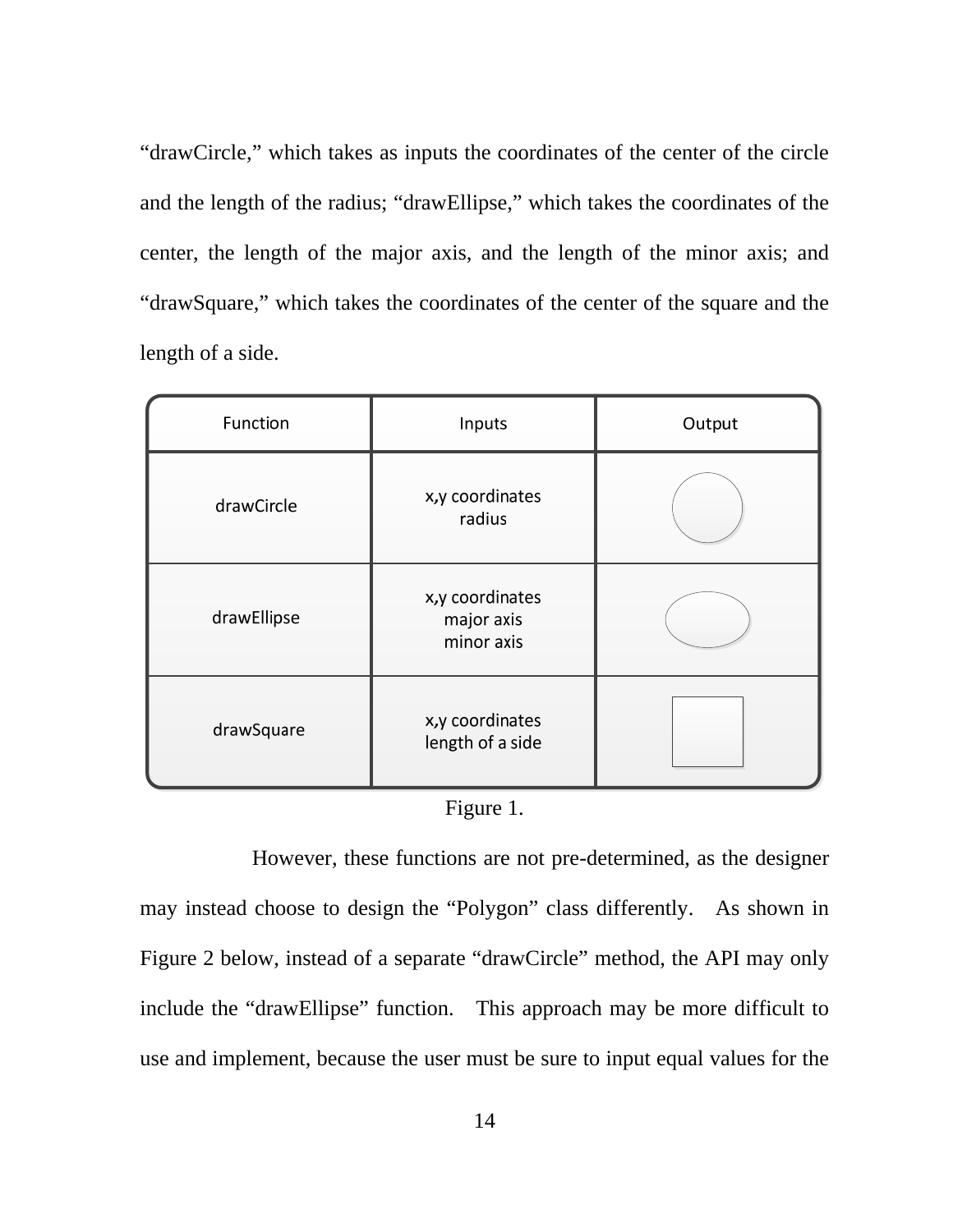major and minor axes rather than simply the radius to draw a circle. However, it has the added advantage of greater flexibility and power, in that it allows a user to draw more complex shapes than a circle using the same method and to more simply modify and test code that uses the method.

| Function    | Inputs                                      | Output |
|-------------|---------------------------------------------|--------|
| drawEllipse | x,y coordinates<br>major axis<br>minor axis |        |
| drawSquare  | x,y coordinates<br>length of a side         |        |

# Figure 2.

As a third alternative, instead of separate methods for drawing specific shapes, the author of the API may instead define within the "Polygon" class only a single method "DrawPolygon" that takes as its inputs the coordinates of the center of the shape and a complex variable called "ShapeType." The "ShapeType" input in turn is defined in an entirely new class, and represents a complex data object that includes variables for the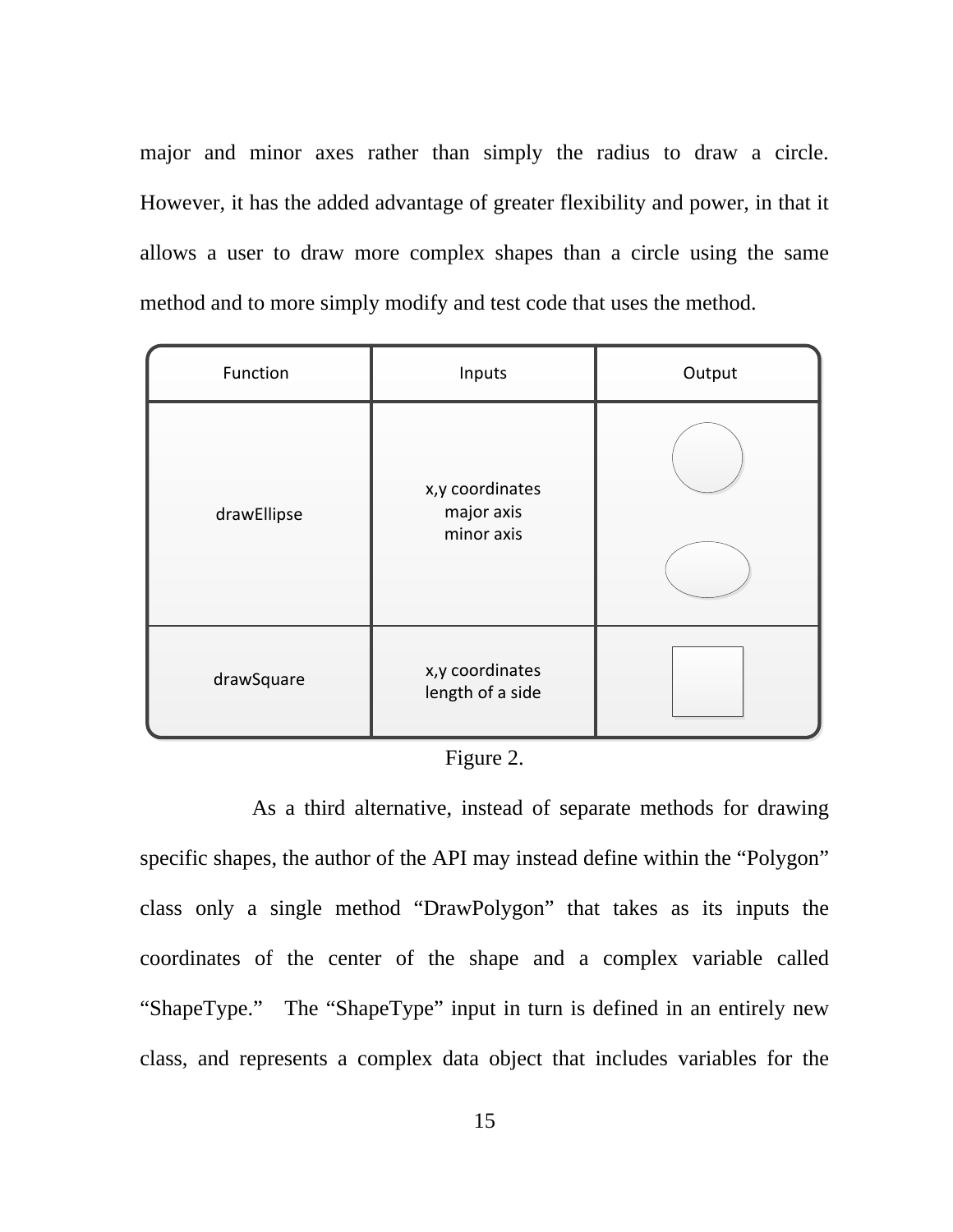number of sides (*e.g.*, "0" for a circle or "4" for a square) and, for any given shape, the relevant size measurements (*e.g.*, the radius in the case of a circle or the length of the sides in the case of a square). While this method may be even more difficult to use and implement, it is of course even more flexible and powerful because it can draw more complex shapes (*e.g.*, a pentagon).

| Function    | Inputs                       | Output |
|-------------|------------------------------|--------|
| drawPolygon | x,y coordinates<br>ShapeType |        |

Figure 3.

Furthermore, each of these methods may have different outputs

and exceptions. For example, the method may either throw an exception $4$  or

-

<sup>&</sup>lt;sup>4</sup> To "throw an exception" is a term of art in Java programming that means to detect an error that will cause the Java engine to interrupt the defined flow of control to signal and resolve the error.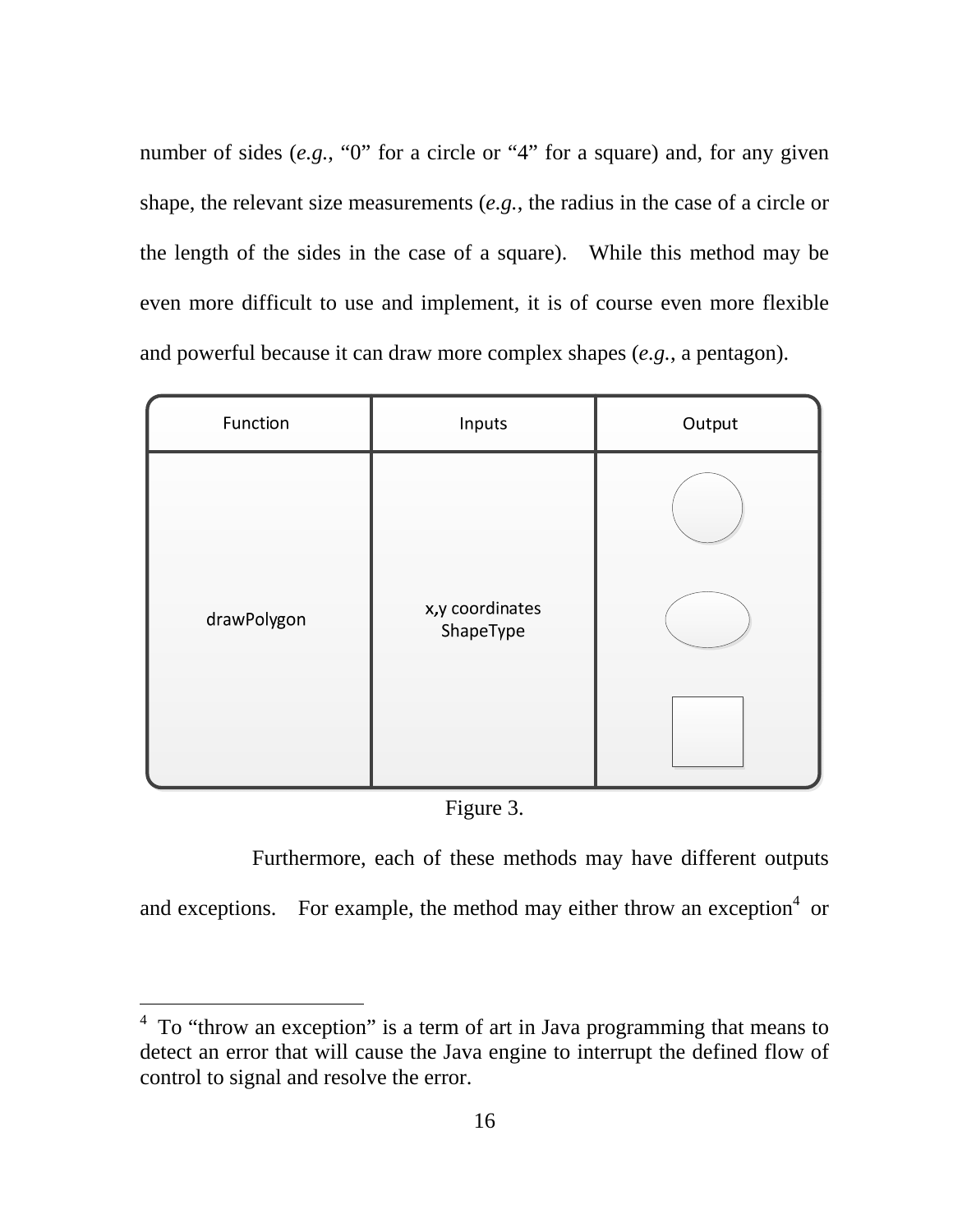return a value of true or false to indicate whether it was properly executed; or, it may return a pointer to a drawn object that then may be further manipulated.

Of course, these are only a few of the possibilities for a single method. There are many more ways that an author may design and structure the API to perform the same function. Moreover, the author must make similar decisions for each and every method and class in an API. For a complex API that may involve hundreds or thousands of methods and classes, these choices are multiplied hundreds or thousands of times over, resulting in an almost uncountable number of possible API designs.

### **2. The expression of an API is not dictated by its function.**

As a consequence of this great design flexibility, the expression of an API reflects the author's imagination and creativity rather than rigid dictates of pre-determined functions. For a complex API, authoring the design may require greater creativity, talent, experience, and subjective judgment than authoring the underlying source code. First, the designer must successfully anticipate the future needs of the users of the API. Next, the designer must decide which structures best address those needs while balancing competing tensions of functionality, simplicity, and consistency. Finally, the designer must create an organization of the solution that appears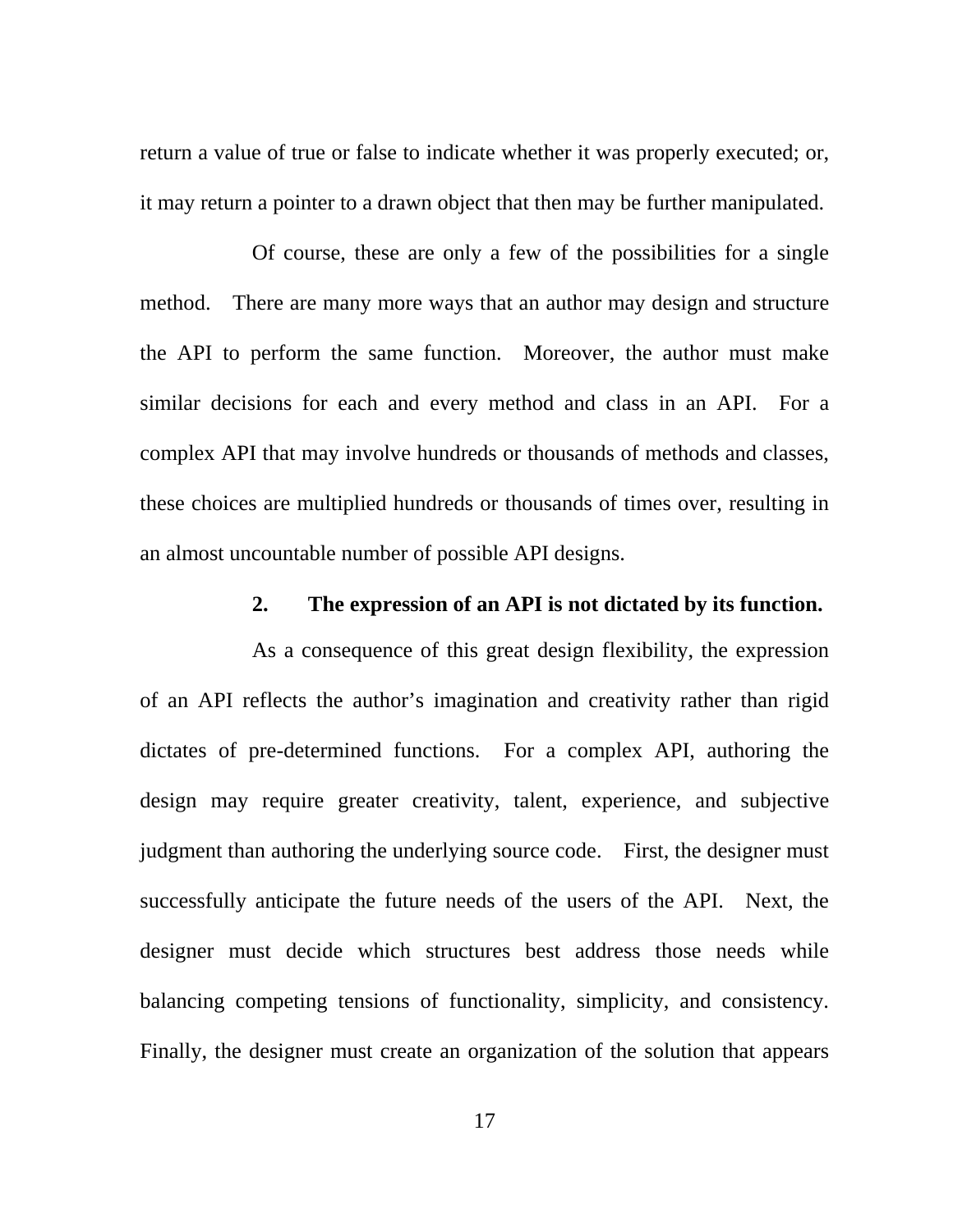intuitive to users. The methods comprising an API class must work individually but also together, similar to how the classes in a package must work together.

This is more creative (and even less dictated by functionality) than a simple taxonomy or "command structure," as the district court's opinion states, because it does more than classify pre-existing elements with known logical relationships. The author of an API invents entirely new elements as well as new behaviors and relationships for each of those elements. An API's design thus embodies only one of a huge number of possible approaches to a problem, and it expresses the author's creativity and affirmative choices in solving that problem.

The many possible approaches to even the simple circle-drawing example above illustrates the myriad creative choices that an author must make, including balancing factors such as ease of use, flexibility, and difficulty of implementation, as well as the expected use and the expected users. This is analogous, for example, to the innumerable creative choices that an author makes in writing a story. The author must consider the various narrative elements to include, such as the characters, locations, and plot points, and the relationships and specific details of each. She must also consider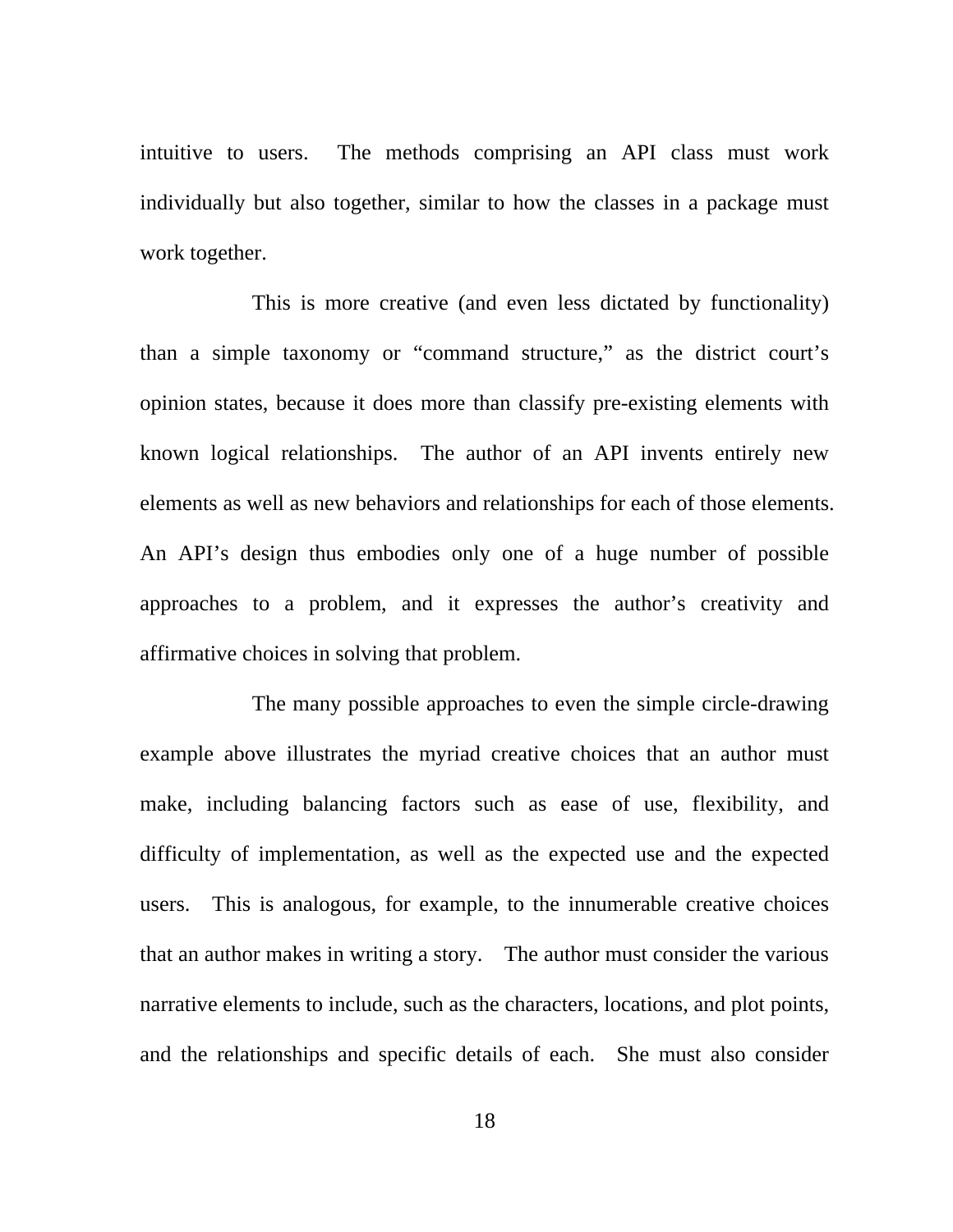how to describe each element, and how to arrange them into the sentences, paragraphs, chapters, and so forth to create the order and structure of the story. Breaking down a use case into the functions, structure, and design of an API requires similar decisions regarding what to include, how to include them, and their internal structure and relationships.

Thus, the district court incorrectly assumed that there are "preassigned functions" that an API must include. *See* A164, A167. Because the structure and approach of an API—and any methods associated with that structure—are selected and defined by the author, there simply is no "preassigned" set of functions, even where the use case or problem to be solved is the same. Likewise, the district court incorrectly focused on a single method and failed to address the many other creative choices that go into software API design beyond simply the parameters in a method declaration, including: the class in which the method is defined; the method's exposure to other classes; and the containing class's relationship to other classes, interfaces, and packages. This is demonstrated by the differences in the APIs in Java and Android for performing the same function of drawing graphical user interfaces.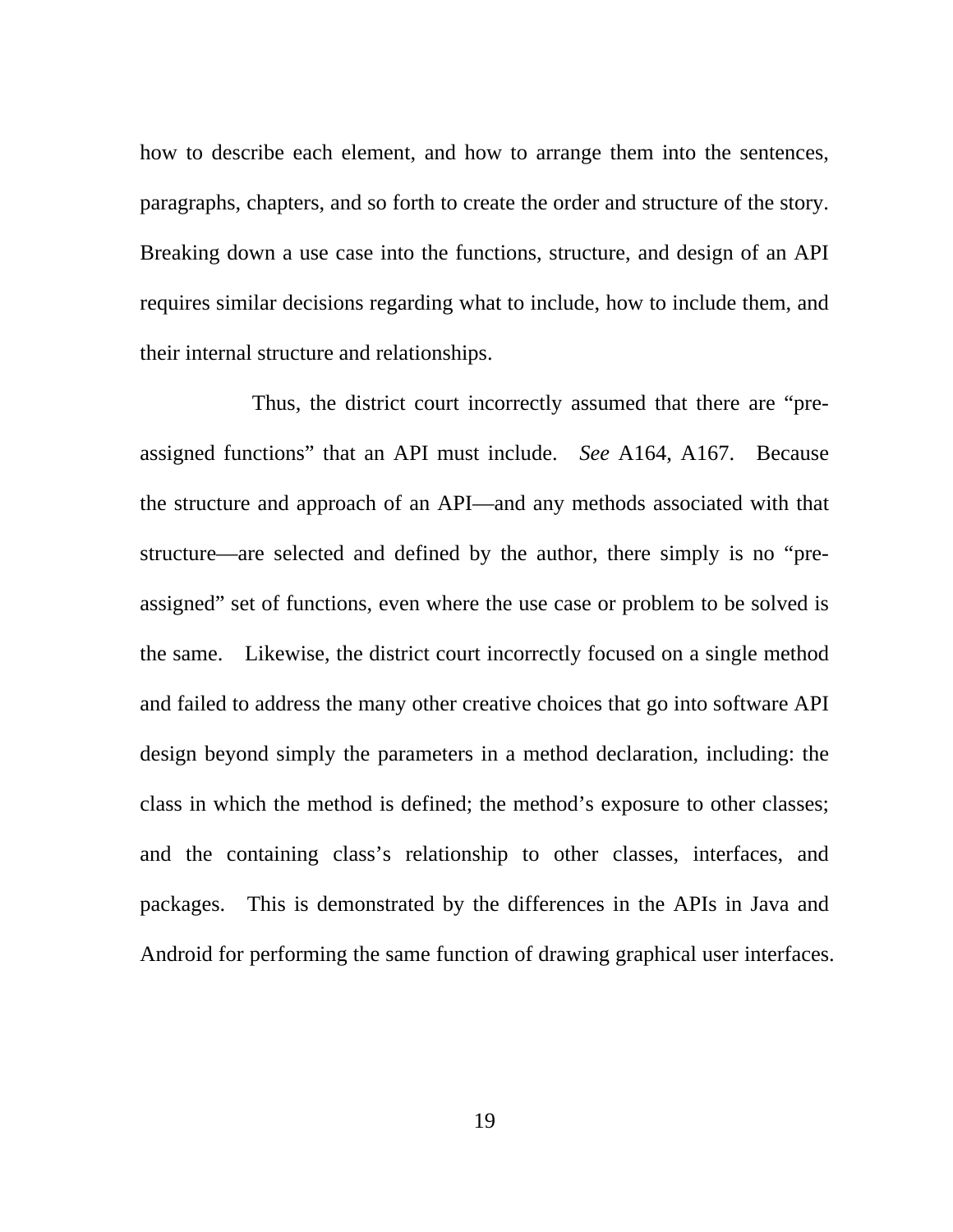#### **C. Android Is Not Interoperable With Java.**

The district court's order assumed that "some" code written in Java could be run on Android in support of its contention that Google's copying of Java's API allowed "interoperability." A168-69. In the context of software and computer systems, "interoperability" refers to the ability of software designed for execution on one system to be executed on another. We note that the specific API copied in this case does not present such a situation: the court was incorrect, as a technological matter, in its assumption that Google's copying of the Java API did—or could—allow arbitrary programs written in Java to run on Android.

In fact, Android's internal product literature specifically states that Android could not run all programs written in Java. A2205 ("Does Android support existing Java apps? A. No. . . . Is Android Java compatible? A. No."). We understand that this was affirmed by the evidence and witness testimony presented during trial. A167; A21181:4-7; A21503:16-A21504:2; A22397:11-A22398:3; A22463:13-22. For example, many programs written in Java rely on popular packages that are missing from Android, such as JavaX.sound, JavaX.imageIO, JavaX.print, JavaX.swing, and Java.awt. Such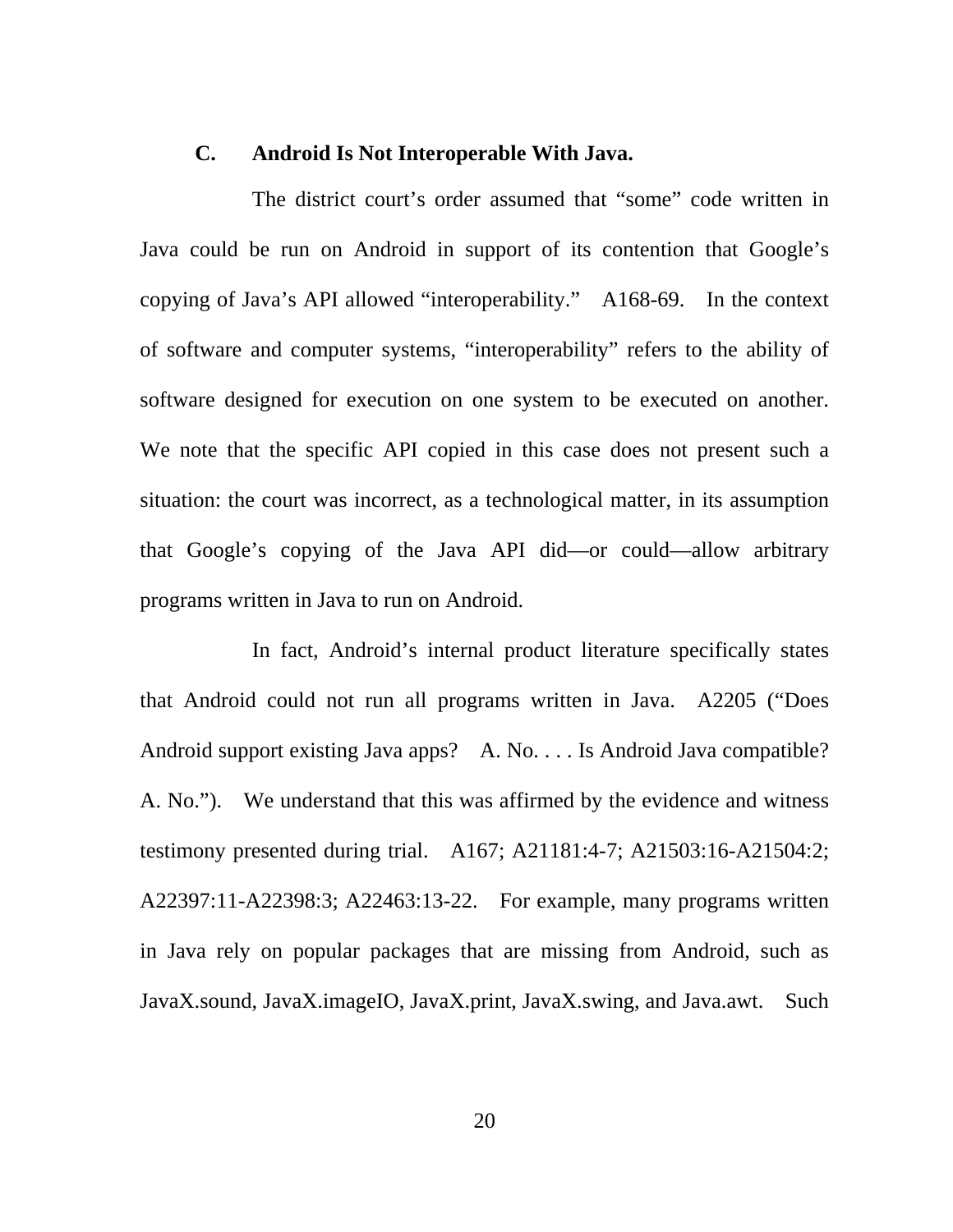programs have to be substantially modified or even rewritten from scratch to run on Android.

Indeed, Google's engineers have stated that Google was motivated to copy the API, not for interoperability reasons, but merely to make Android more attractive to the pre-existing base of Java developers. A2033. (The packages copied were those useful for smartphones, Android's target market.) The fact that Google copied only certain packages and functionality of Java to include in Android is further evidence that its copying was not related to interoperability.

There is a practical concern that might be raised related to the copyrightability of APIs—that a developer could leverage its copyright primarily to prevent interoperable software from being developed. We do not advocate restraining copying that is required for purposes of interoperability, but we do not believe that concern applies in this case. One test that could help address that concern is to determine whether the copying is dictated by external technical considerations related to interoperability and not simply because the copying party chose to design its program in that way. *See Computer Assoc. Int'l, Inc. v. Altai, Inc.*, 982 F.2d 693, 709-10 (2d Cir. 1992) (explaining, in the context of non-literal copying of software, that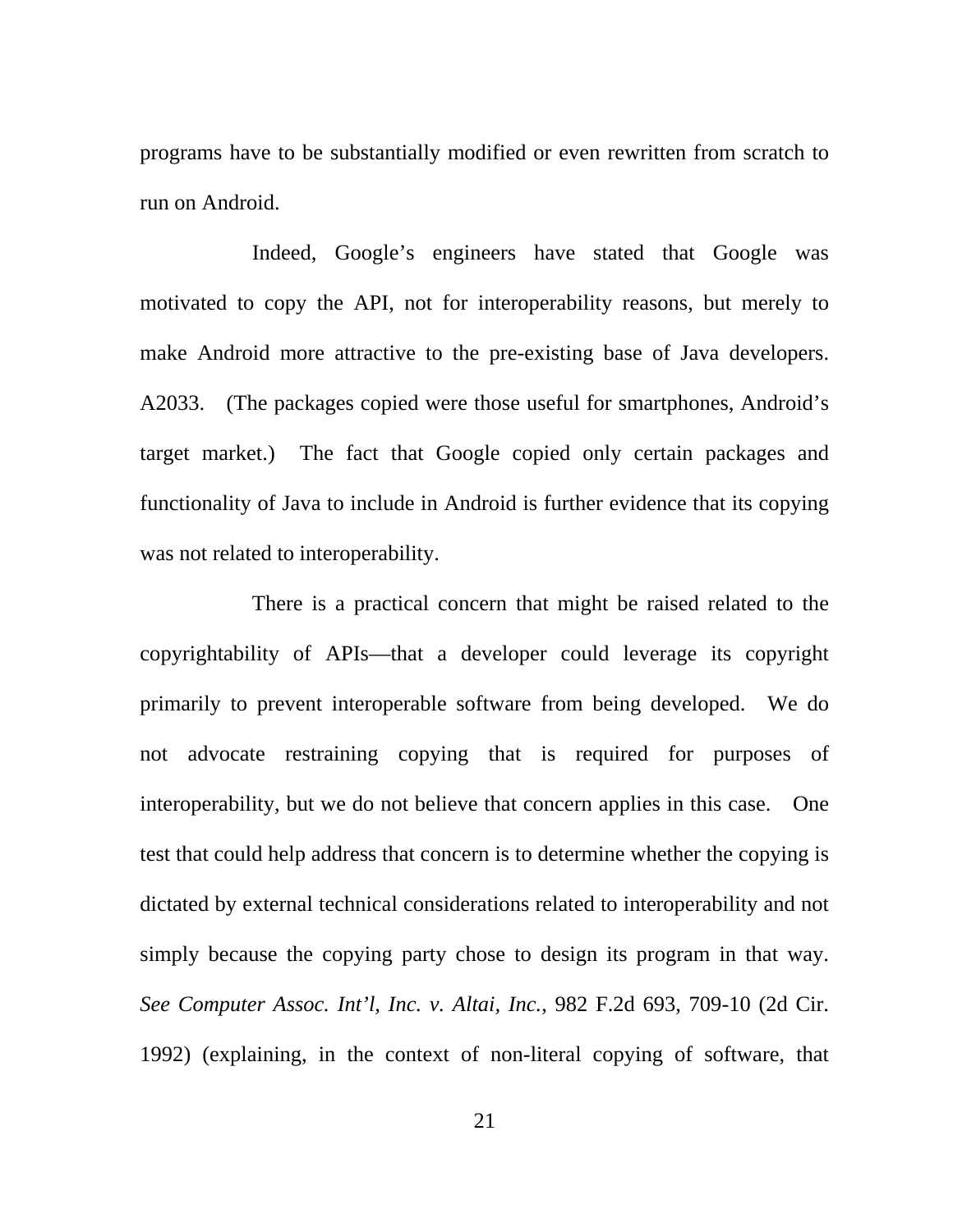copyright protections should not attach where a programmer's design is dictated by extrinsic considerations, such as "compatibility requirements of other programs with which a program is designed to operate in conjunction"). For example, the creator of a word processor who wants to be able to open Microsoft Word files in the .doc file format so that they can be used in that creator's word processing program (*i.e.*, so that the programs are interoperable) must be able to copy the .doc file format. In such a case, the copier may argue that its behavior enables a greater good.

But that is not the case here. There was no technical reason, dictated by considerations related to interoperability, for Google to copy the declaring code of only certain packages of the Java API. If Google had needed to copy the Java API for purposes of interoperability, it would have copied all of it. But Google did not do that—Google cherry-picked the code that it copied. The fact that it was able to do so indicates that it was not subject to a technical constraint mandating copying for purposes of interoperability. And in fact, Android is not interoperable with Java.

#### **D. Copyright Protection Incentivizes Reliable and Secure APIs.**

APIs embody the creative expression, competence, and understanding of their original authors. To the extent that copyright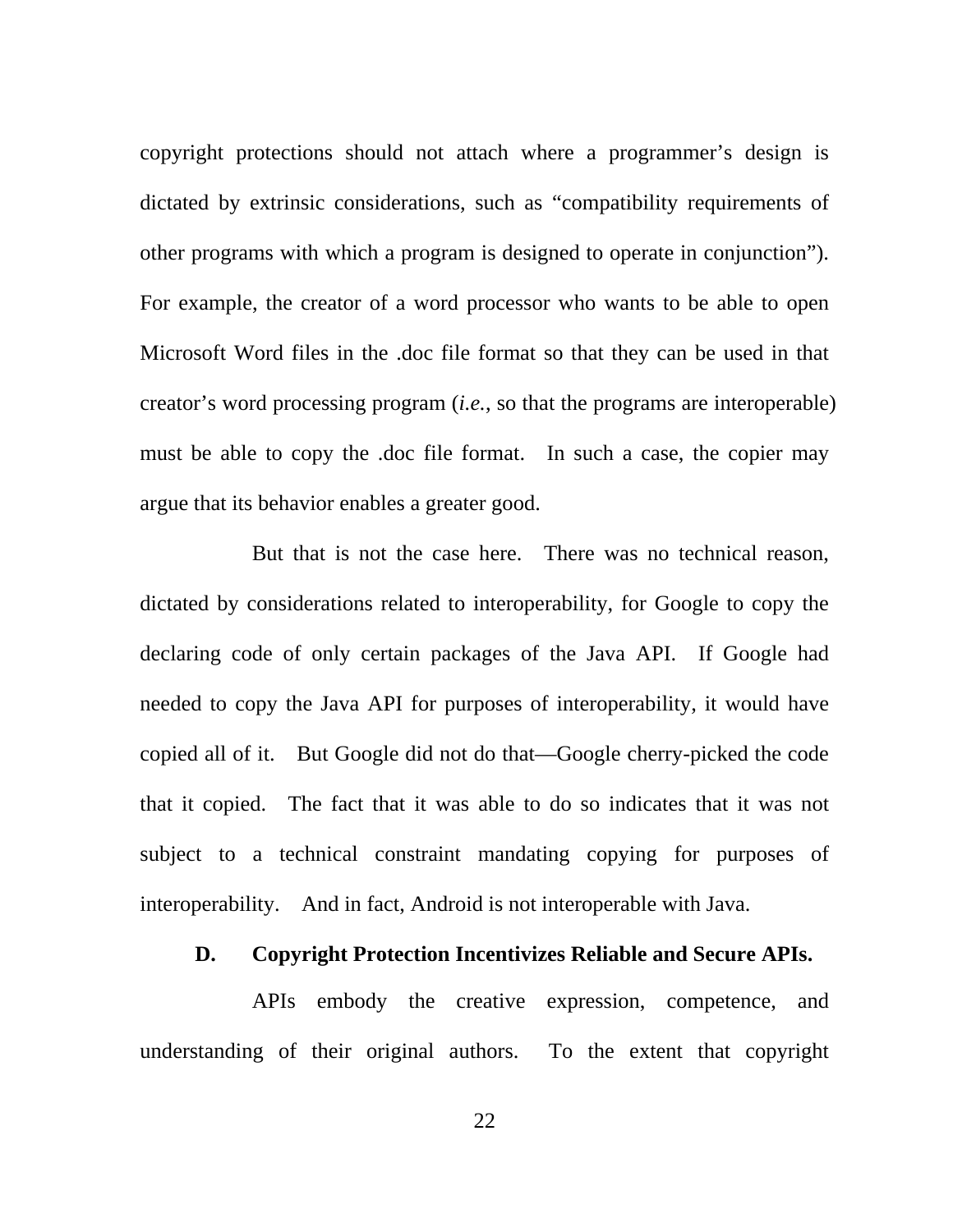protection over the design and structure of APIs prohibits unauthorized changes to APIs, they may help prevent the introduction of anomalous problems, including security, compatibility, stability, and fragmentation that may result from such changes.

If an API is written by an author trained in proper software engineering, safety, and security, the resulting API and code may support critical features and dependencies not explicitly described in the documentation. If someone else with less knowledge of the features and dependencies modifies the API (and the underlying implementation), it may introduce unanticipated vulnerabilities and instability. The versions (and stability) of the software may become fragmented and of uncertain reliability.

Using the blueprint analogy given above, anyone not following the blueprint (*e.g.*, putting in larger or extra windows) may cause unexpected failures (*e.g.*, wall collapse because of loss of load-bearing structure) because not all of the design requirements and responses are explicitly shown in the blueprint. By the same token, we believe that a software API should receive copyright protection to help prevent such failures in information systems.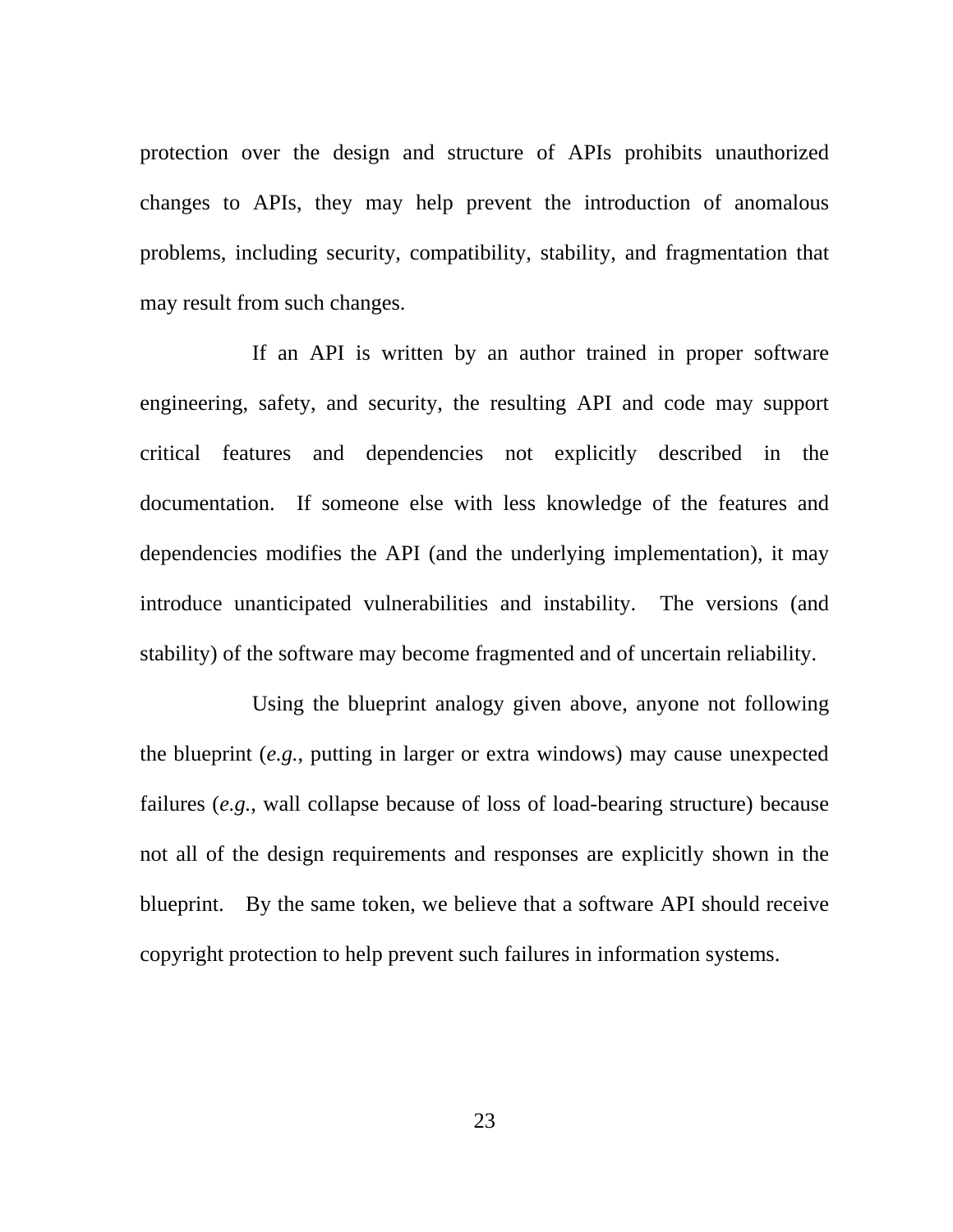#### **IV.**

### **CONCLUSION**

For the aforementioned reasons, this Court should reverse the district court's judgment that the Java API packages in this case are not protected by copyright.

Dated: February 19, 2013 Respectfully submitted,

*/s/ Jared Bobrow*

Jared Bobrow, Esq. *Principal Attorney*  Aaron Y. Huang, Esq. WEIL, GOTSHAL & MANGES LLP 201 Redwood Shores Parkway Redwood Shores, CA 94065 (650) 802-3000

Attorneys for *Amici Curiae*  EUGENE H. SPAFFORD, PH.D., ZHI DING, PH.D., AND LEE A. HOLLAAR, PH.D.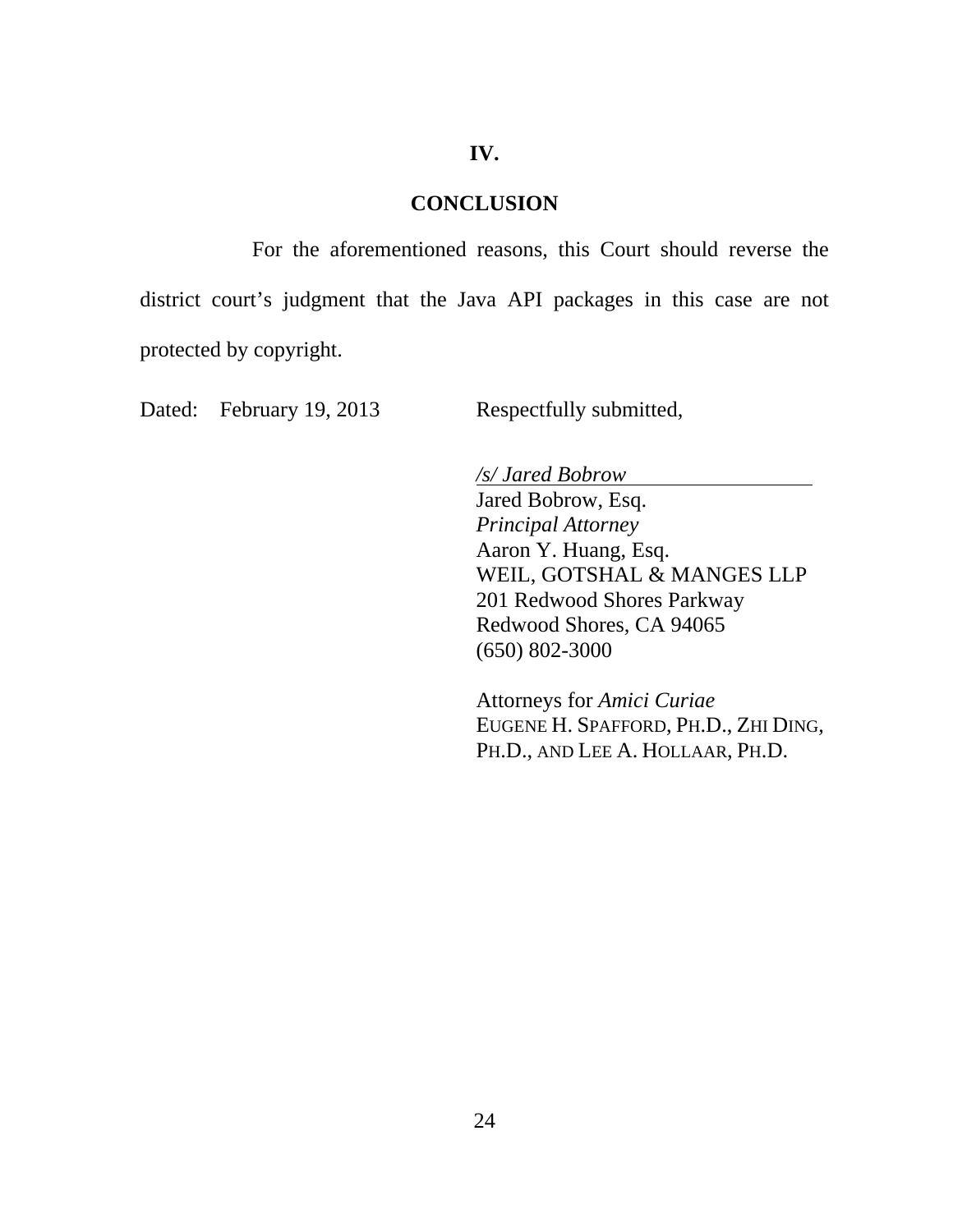# No. 2013-1021, -1022 **\_\_\_\_\_\_\_\_\_\_\_\_\_\_\_\_\_\_\_\_\_\_\_\_\_\_\_\_\_\_\_\_\_\_\_\_\_\_\_\_\_\_\_\_\_\_\_\_\_\_\_\_\_\_\_\_\_\_\_\_\_\_\_**

# **IN THE UNITED STATES COURT OF APPEALS FOR THE FEDERAL CIRCUIT**

**\_\_\_\_\_\_\_\_\_\_\_\_\_\_\_\_\_\_\_\_\_\_\_\_\_\_\_\_\_\_\_\_\_\_\_\_\_\_\_\_\_\_\_\_\_\_\_\_\_\_\_\_\_\_\_\_\_\_\_\_\_\_\_** 

#### ORACLE AMERICA, INC.,

 *Plaintiff-Appellant,* 

v.

GOOGLE INC.

*Defendant-Cross Appellant.* 

Appeal From The United States District Court For The Northern District Of California In Case No. 10-CV-3561, Judge William H. Alsup

**\_\_\_\_\_\_\_\_\_\_\_\_\_\_\_\_\_\_\_\_\_\_\_\_\_\_\_\_\_\_\_\_\_\_\_\_\_\_\_\_\_\_\_\_\_\_\_\_\_\_\_\_\_\_\_\_\_\_\_\_\_\_\_** 

### **AFFIDAVIT PURSUANT TO FEDERAL CIRCUIT RULE 47.3(d)**

**\_\_\_\_\_\_\_\_\_\_\_\_\_\_\_\_\_\_\_\_\_\_\_\_\_\_\_\_\_\_\_\_\_\_\_\_\_\_\_\_\_\_\_\_\_\_\_\_\_\_\_\_\_\_\_\_\_\_\_\_\_\_** 

Pursuant to Federal Circuit Rule 47.3(d), I, Aaron Y. Huang of Weil, Gotshal & Manges LLP, hereby swear that I have the actual authority of the following counsel of record to sign the foregoing BRIEF OF AMICI CURIAE EUGENE H. SPAFFORD, PH.D., ZHI DING, PH.D., AND LEE A. HOLLAAR, PH.D. IN SUPPORT OF APPELLANT, and the accompanying Certificate of Interest and Certificate of Compliance on his behalf: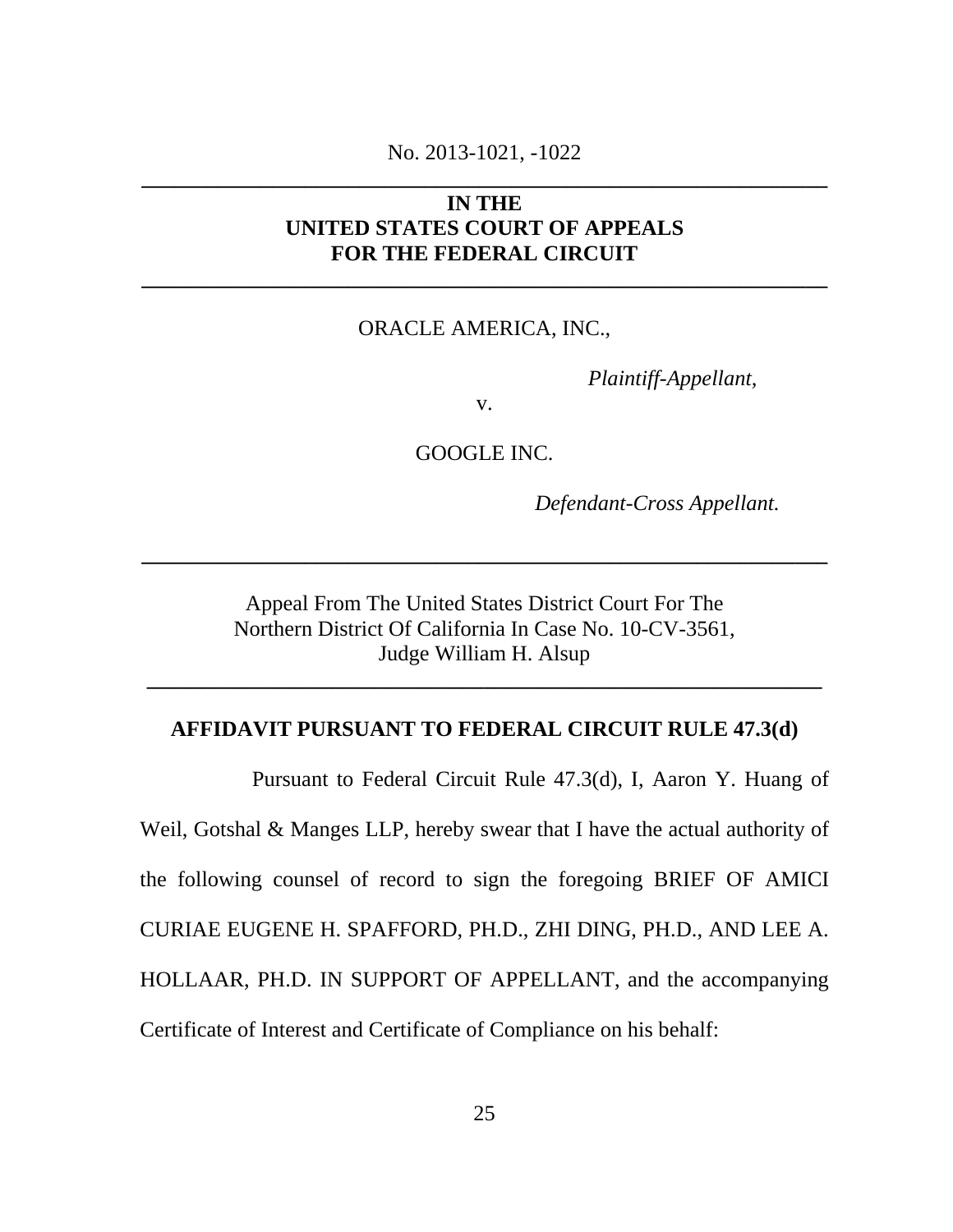Jared Bobrow WEIL, GOTSHAL & MANGES LLP 201 Redwood Shores Parkway Redwood Shores, CA 94065 (650) 802-3000 *Counsel for Amici Curiae Eugene H. Spafford, Ph.D., Zhi Ding, Ph.D., and Lee A. Hollaar, Ph.D.*

Dated: February 19, 2013 Respectfully submitted,

*/s/ Aaron Huang*

Aaron Y. Huang WEIL, GOTSHAL & MANGES LLP 201 Redwood Shores Parkway Redwood Shores, CA 94065 (650) 802-3000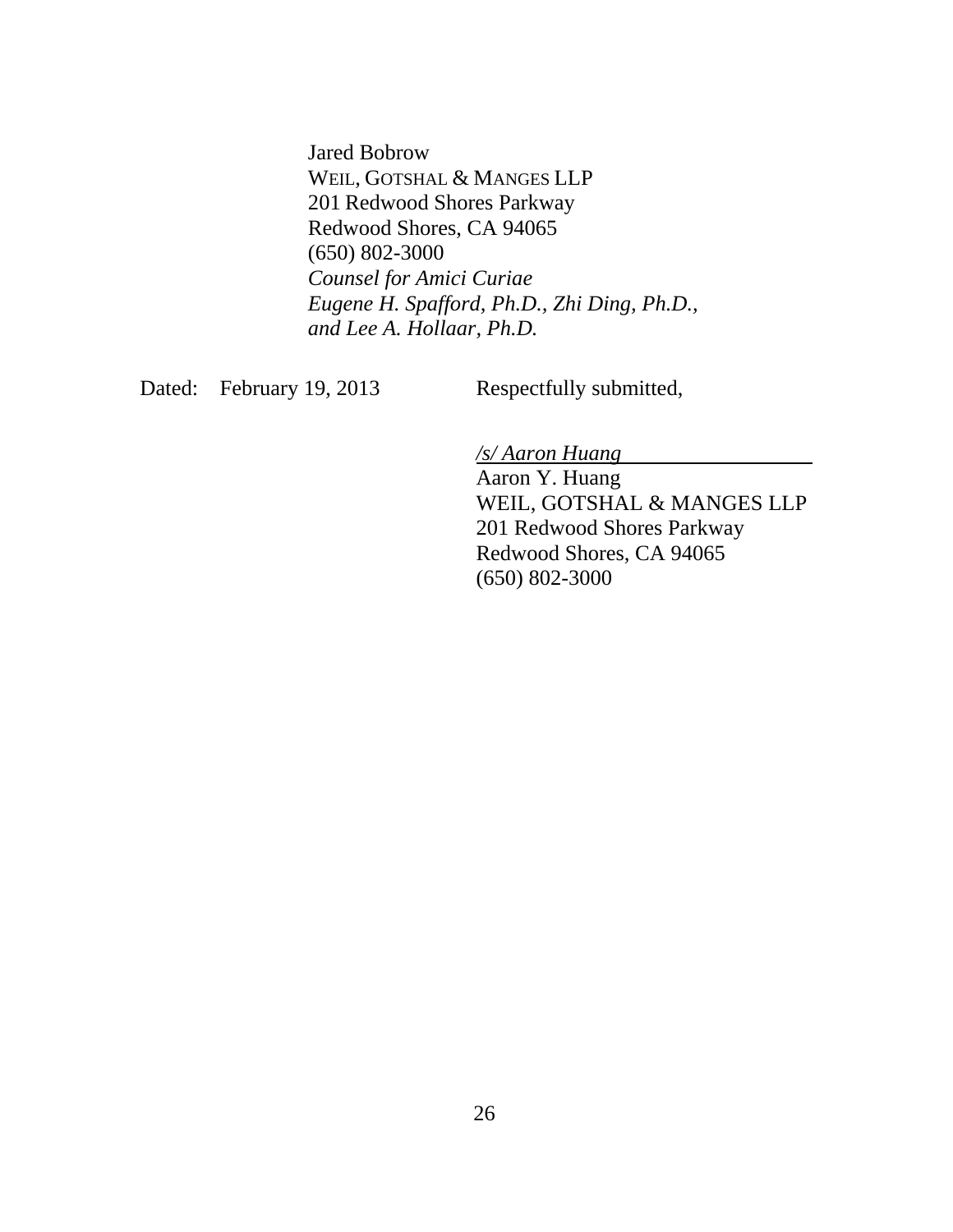### **CERTIFICATE OF SERVICE**

In accordance with Fed. R. App. P. 25 and Fed. Cir. R. 25, I

certify that on this day I served the foregoing via the Court's CM/ECF on:

Christa M. Anderson Robert A. Van Nest Steven Hirsch Michael Kwun Dan Jackson KEKER & VAN NEST, LLP 633 Battery Street San Francisco, CA 94111

Dorian E. Daley Deborah K. Miller Matthew Sarboraria Andrew C. Temkin ORACLE AMERICA, INC. 500 Oracle Parkway Redwood Shores, CA 94065

E. Joshua Rosenkranz Mark S. Davies Andrew D. Silverman Kelly M. Daley ORRICK, HERRINGTON & SUTCLIFFE LLP 51 West 52nd Street New York, NY 10019 (212) 506-5000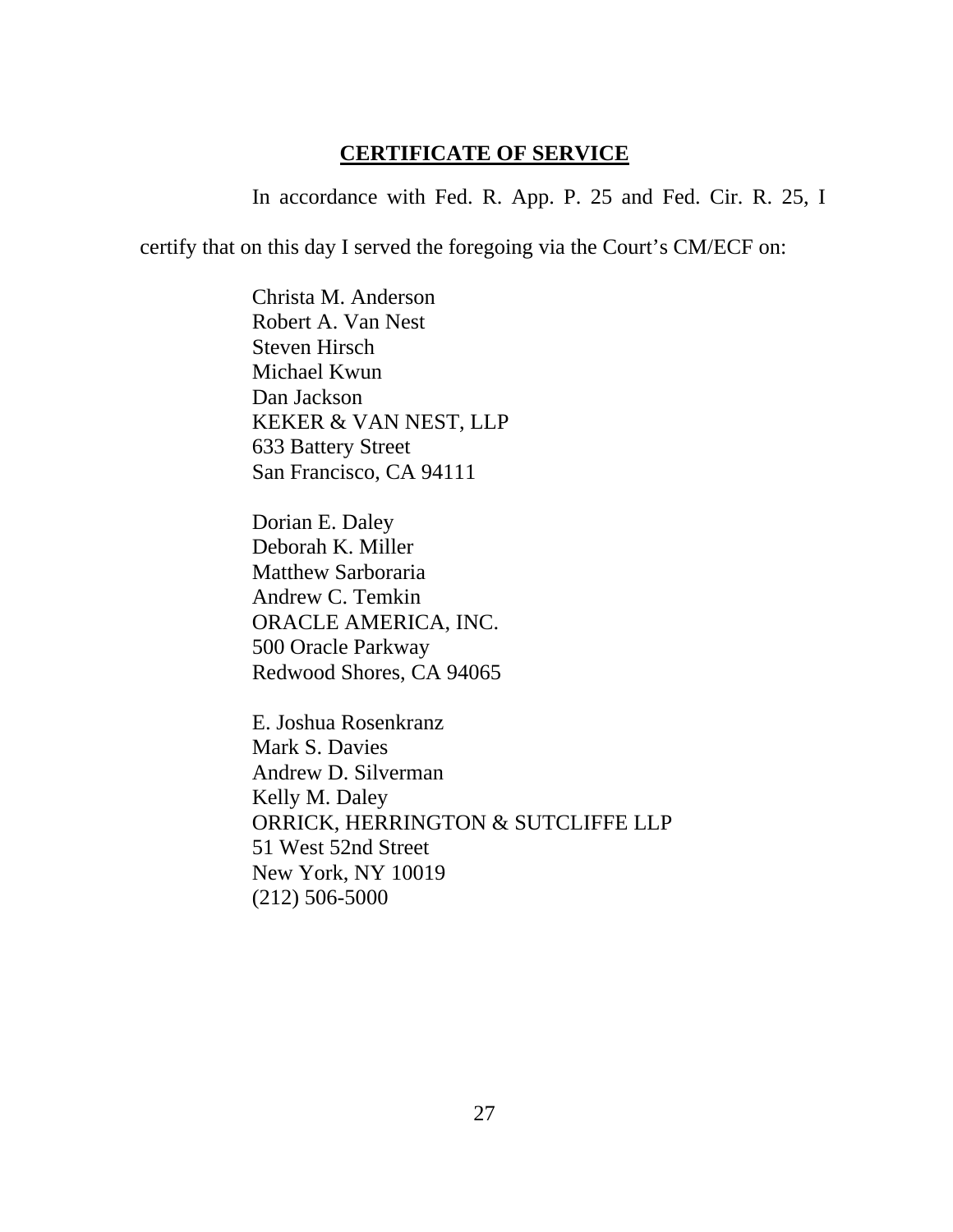Annette L. Hurst Gabriel M. Ramsey Elizabeth C. McBride ORRICK, HERRINGTON & SUTCLIFFE LLP 405 Howard Street San Francisco, CA 94105-2669

Dale M. Cendali Diana M. Torres Sean B. Fernandes Joshua L. Simmons KIRKLAND & ELLIS LLP 601 Lexington Avenue New York, NY 10022

Michael A. Jacobs MORRISON FOERSTER LLP 425 Market Street San Francisco, CA 94105-2482

Kenneth A. Kuwayti MORRISON FOERSTER LLP 755 Page Mill Road Palo Alto, CA 94304-1018

Dated: February 19, 2013 Respectfully submitted,

*/s/ Aaron Y. Huang*

Aaron Y. Huang, Esq. WEIL, GOTSHAL & MANGES LLP 201 Redwood Shores Parkway Redwood Shores, CA 94065 (650) 802-3000

Attorneys for *Amici Curiae*  EUGENE H. SPAFFORD, PH.D., ZHI DING, PH.D., AND LEE A. HOLLAAR, PH.D.